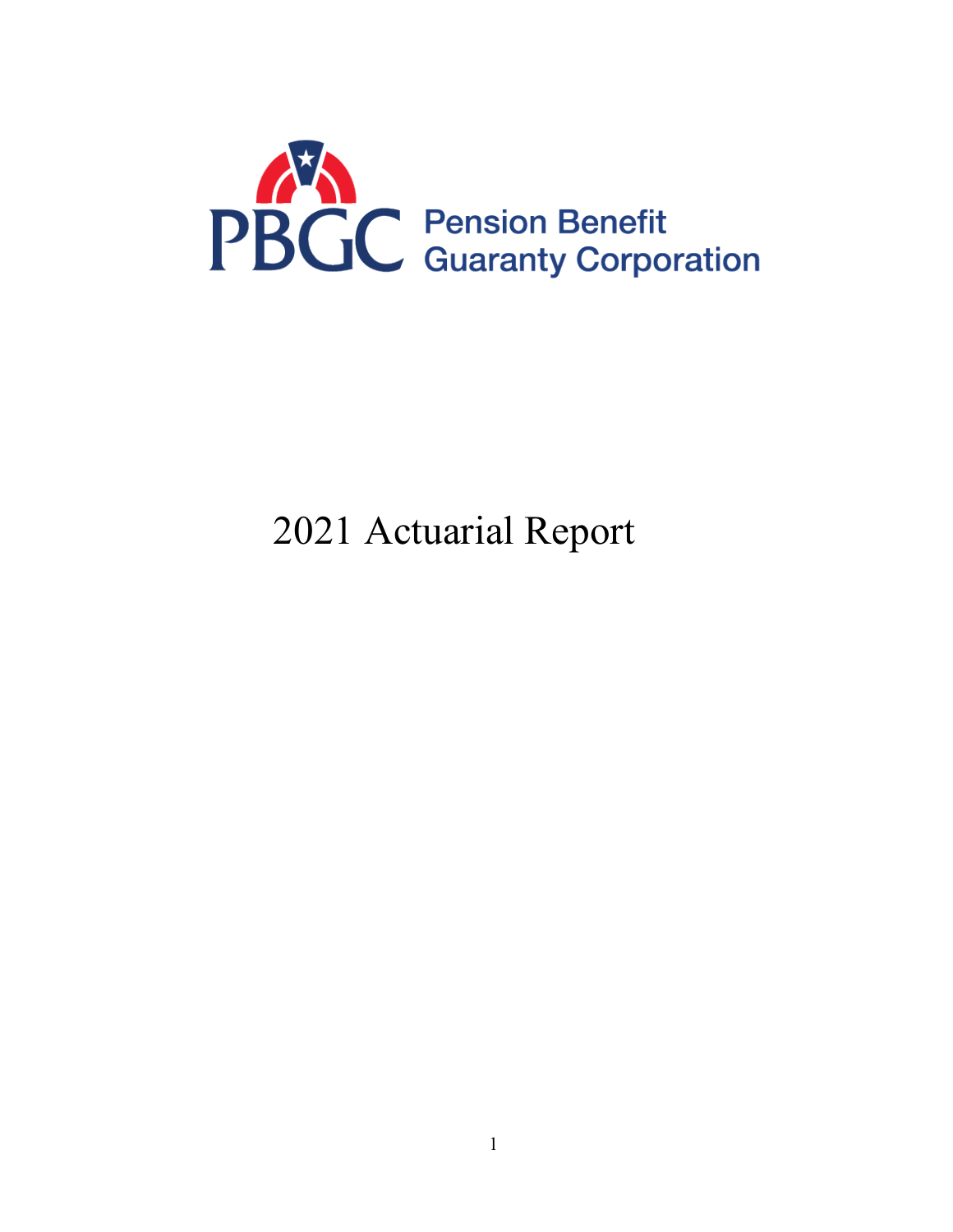# **Table of Contents**

| <b>Overview of Valuation Results</b>           | 3  |
|------------------------------------------------|----|
| Single-Employer Program                        |    |
| Seriatim at FYE Method                         | 6  |
| Seriatim at DOPT Method                        | 7  |
| Nonseriatim Method                             | 7  |
| <b>Missing Participants Program</b>            | 11 |
| <b>Collins Settlement</b>                      | 11 |
| Multiemployer Program                          | 12 |
| Actuarial Assumptions, Methods, and Procedures | 14 |
| Data Sources and Assumptions                   | 21 |
| <b>Valuation Statistics</b>                    | 22 |
| <b>Reconciliation of Results</b>               | 27 |
| <b>Statement of Actuarial Opinion</b>          | 29 |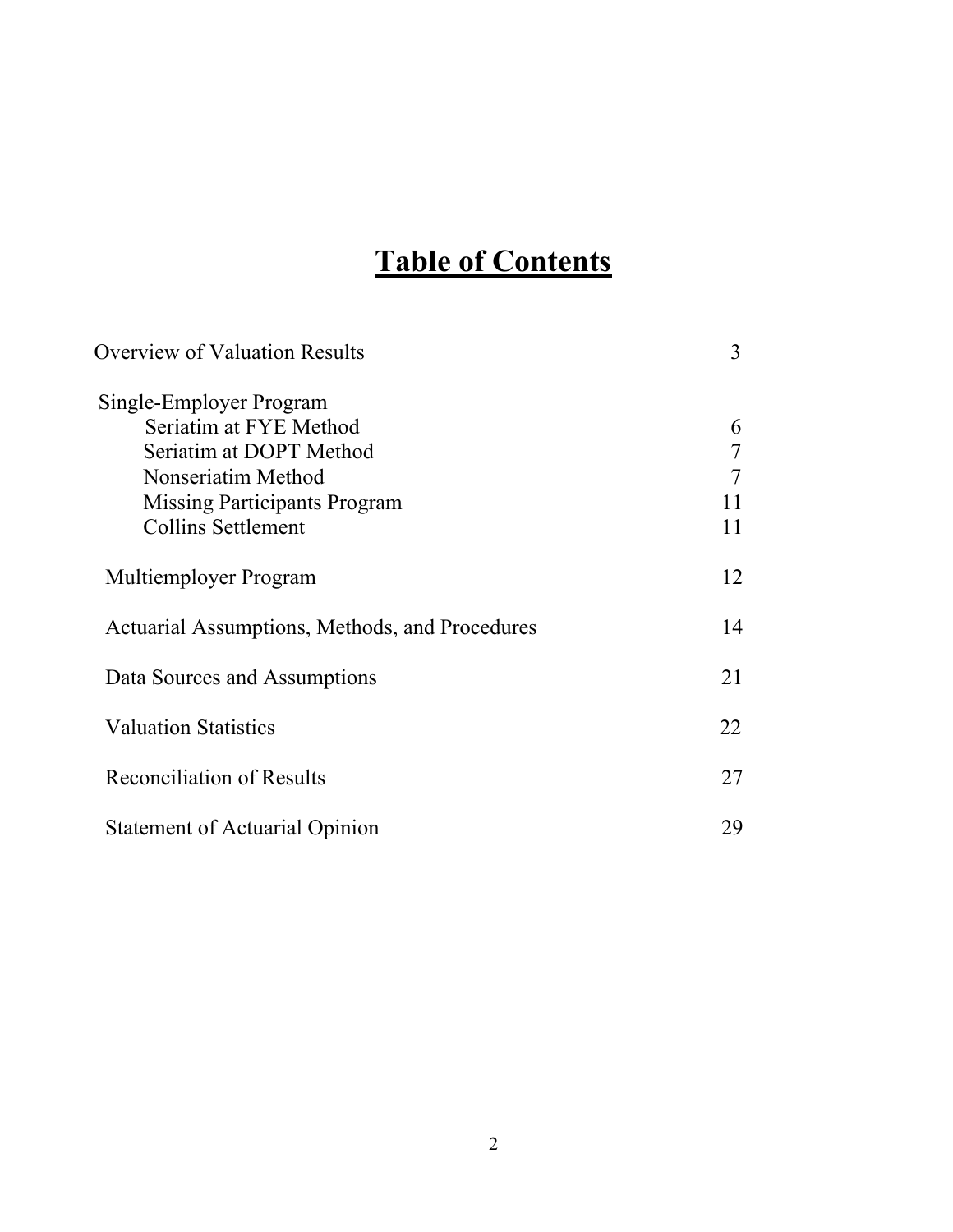#### **ACTUARIAL VALUATION REPORT- 2021 FISCAL YEAR**

The 2021 Annual Report of the Pension Benefit Guaranty Corporation (PBGC) contains a summary of the results of the September 30, 2021 actuarial valuation. The purpose of this separate Actuarial Valuation Report is to provide greater detail concerning the valuation of future benefits than is presented in PBGC's Annual Report.

#### **Overview of Valuation Results**

PBGC calculated and validated the present value of future benefits (PVFB) for both the singleemployer and multiemployer programs and of nonrecoverable future financial assistance (NRFFA) under the multiemployer program. Generally, except for the changes in interest and mortality assumptions, we used the same methods and procedures as in 2020 for the Single-Employer and Multiemployer Programs. These calculations reflect the present value of claims as of the date of the financial statements. They present a snapshot of the liabilities as of a point in time and do not include liability projections over the period after the date of the financial statements.

For the single-employer program, the liability as of September 30, 2021 consisted of:

- (1) \$112.5 billion for the 5,068 plans that have terminated: and
- (2) \$347.0 million for one probable termination.

Liabilities for "probable terminations" reflected reasonable estimates of the losses for plans that are likely to terminate in a future year. These estimated losses were based on conditions that existed as of PBGC's fiscal year-end. Management believes it is likely that one or more events after PBGC's fiscal year-end will occur, confirming the fact of the loss. In addition, the liability for reasonably possible terminations has been calculated and is discussed in a note to the financial statements of PBGC's 2021 Annual Report.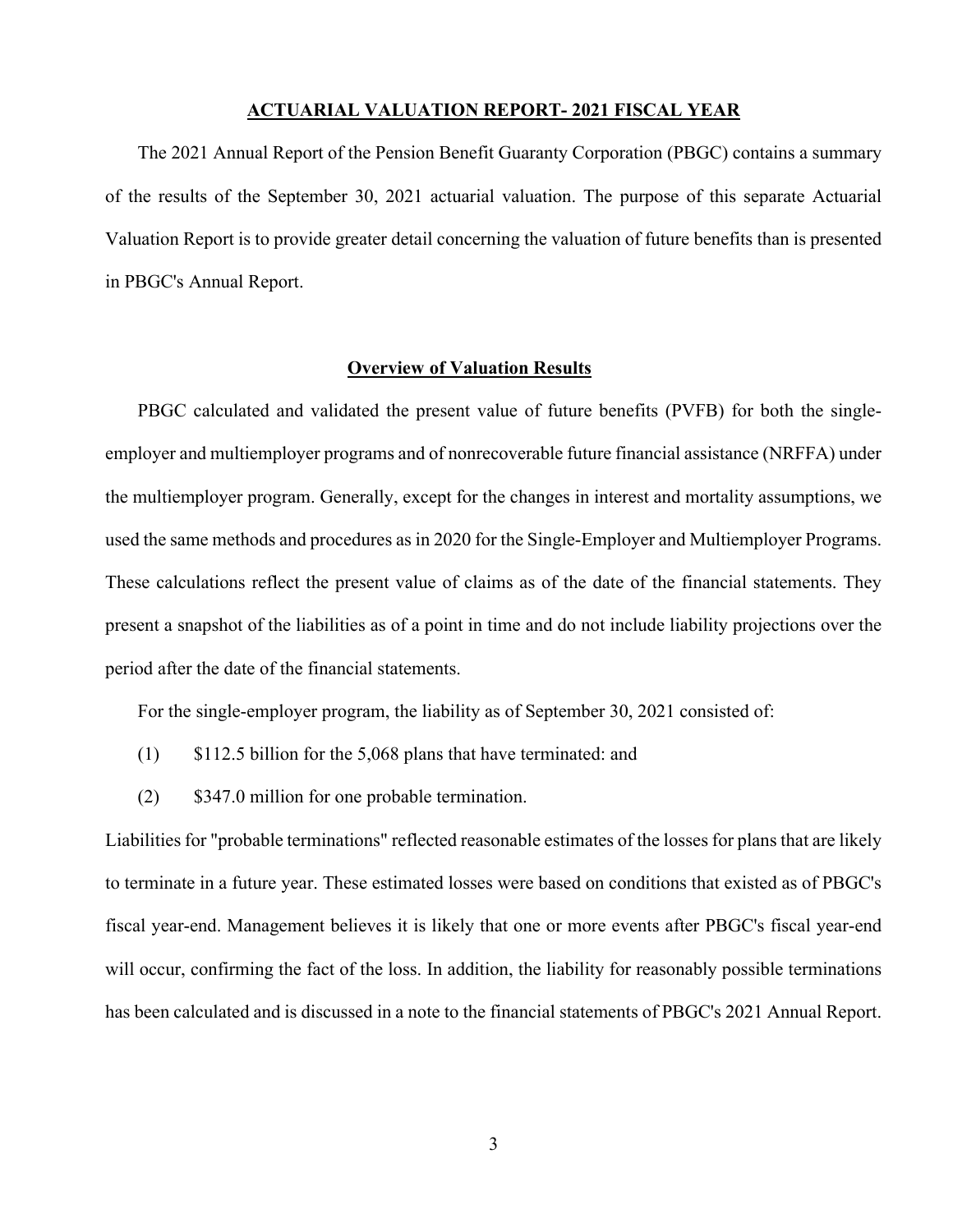For the multiemployer program, the liability as of September 30, 2021 consisted of:

- (1) less than \$500,000 for 10 pension plans that terminated before the passage of the Multiemployer Pension Plan Amendments Act of 1980 (MPPAA) and of which PBGC is trustee.
- (2) \$1,545.2 million for estimable post-MPPAA losses due to financial assistance to 77 multiemployer pension plans that are currently receiving PBGC assistance: and
- (3) \$1,471.5 million for probable estimable post-MPPAA losses due to financial assistance to 57 multiemployer pension plans that were probable to receive PBGC assistance in the future.

The results of the valuation (the present value of future benefits and nonrecoverable future financial assistance) are presented in Table 1 and are displayed in the graphs on pages 9 and 10.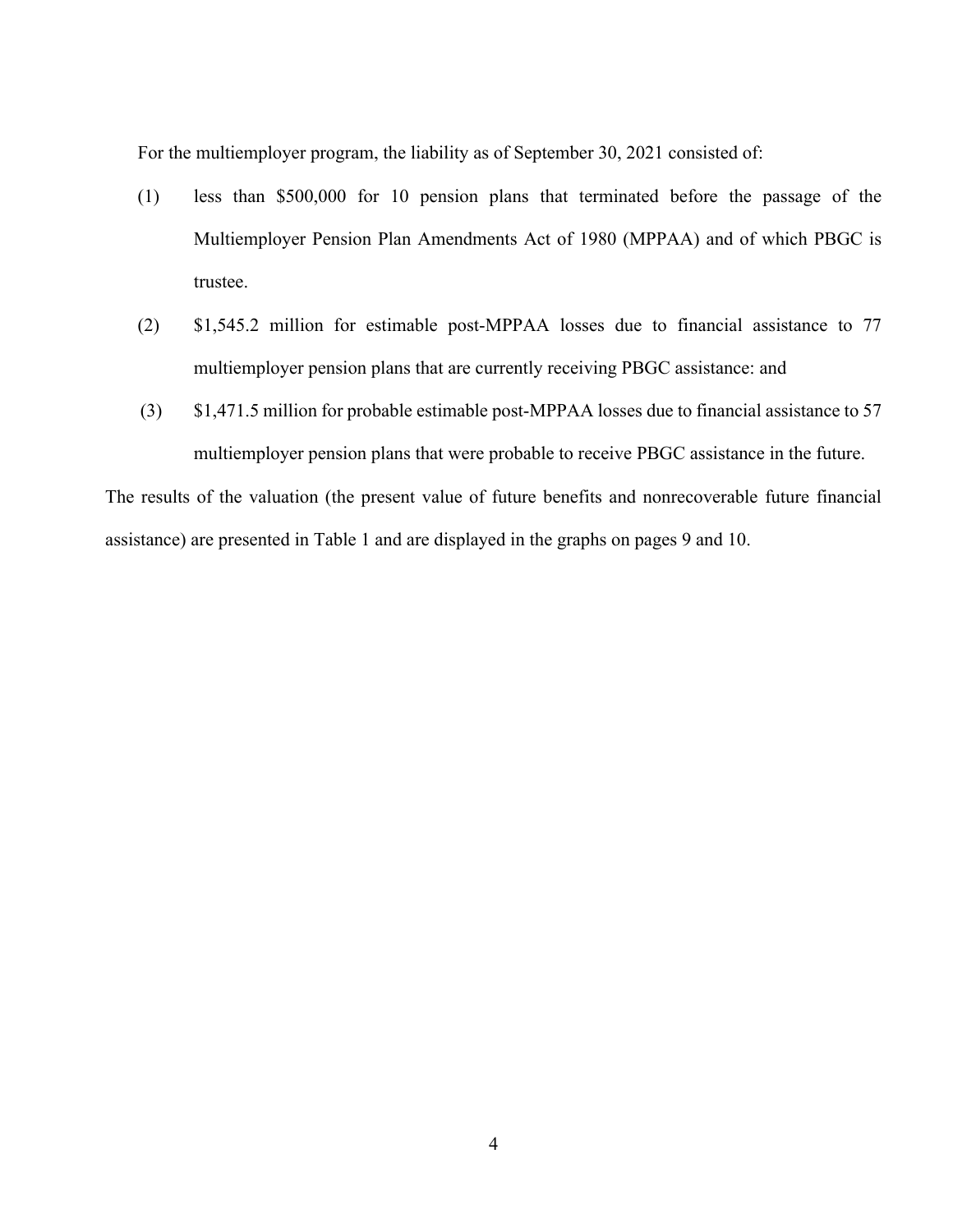## **Table 1: Present Value of Future Benefits and Nonrecoverable Future Financial Assistance – 2021**

|                                                         |                    | Estimated<br>Number of         |                            |
|---------------------------------------------------------|--------------------|--------------------------------|----------------------------|
|                                                         | Number<br>of Plans | Participants<br>(in thousands) | Liability<br>(in millions) |
| I. Single-Employer Program                              |                    |                                |                            |
| A. Terminated plans                                     |                    |                                |                            |
| 1. Seriatim at fiscal year-end (FYE)                    | 4,684              | 1,034                          | \$75,669                   |
| 2. Seriatim at DOPT, adjusted to FYE                    | 156                | 183                            | 17,399                     |
| 3. Nonseriatim <sup>1</sup>                             | 228                | 248                            | 19,085                     |
| 4. Missing Participants Program (seriatim) <sup>2</sup> |                    | 37                             | 316                        |
| Subtotal                                                | 5,068              | 1,502                          | \$112,469                  |
| B. Probable terminations (nonseriatim) <sup>3</sup>     |                    | 3                              | 347                        |
| Total <sup>4</sup>                                      | 5,069              | 1,505                          | \$112,816                  |
| II. Multiemployer Program                               |                    |                                |                            |
| A. Pre-MPPAA termination (seriatim)                     | 10                 | $\ast$                         | $S^{**}$                   |
| B. Post-MPPAA liability (net of plan assets)            |                    |                                |                            |
| 1. Currently receiving assistance <sup>5</sup>          | 77                 | 72                             | 1,545                      |
| 2. Probable for assistance <sup>6</sup>                 | 57                 | 65                             | 1,472                      |
| Total                                                   | 144                | 137                            | \$3,017                    |

\* Fewer than 500 participants

<span id="page-4-0"></span>\*\* Less than \$500,000

Notes:

6) The American Rescue Plan Act (ARP) of 2021 established Section 4262 of ERISA under which Special Financial Assistance (SFA) is provided to eligible multiemployer plans. Since the SFA funding to eligible plans will likely enable the plans to pay benefits for the next 30 years, most of the traditional financial assistance liability recognized in previous years, for ongoing probable plans, has been reversed (i.e., unbooked). See Note 7 to the financial statements, Multiemployer Financial Assistance, for more information.

<sup>1)</sup> Liability for terminated plans includes an estimated liability of \$17 million in settled litigation.

<span id="page-4-1"></span><sup>2)</sup> The Missing Participants Program refers to a liability that PBGC assumed for unlocated participants in standard plan terminations.

<span id="page-4-2"></span><sup>3)</sup> The net claims for the probable plans reported in the financial statements include \$119 million for not yet identified probable terminations. The assets for probable plans, including the expected value of recoveries on employer liability and due and unpaid employer contributions claims, are \$93 million. Thus, the net claims for probables as reported in the financial statements are \$347 less \$93 million, or \$254 million.

<span id="page-4-3"></span><sup>4)</sup> The PVFB in the financial statements (\$108,929 million) is net of estimated plan assets and recoveries on probables (\$93 million), estimated recoveries on terminated plans (\$151 million), and estimated assets of plans pending trusteeship (\$3,643 million), or \$112,816 million less \$93 million less \$151 million less \$3,643 million equals \$108,929 million.

<sup>5)</sup> In year 2020 PBGC approved a MPRA facilitated merger committing to provide to the Laborers Local 235 Pension Fund \$26.7 million in financial assistance over three equal annual installments of \$8.9 million. The first two Currently Receiving Financial Assistance.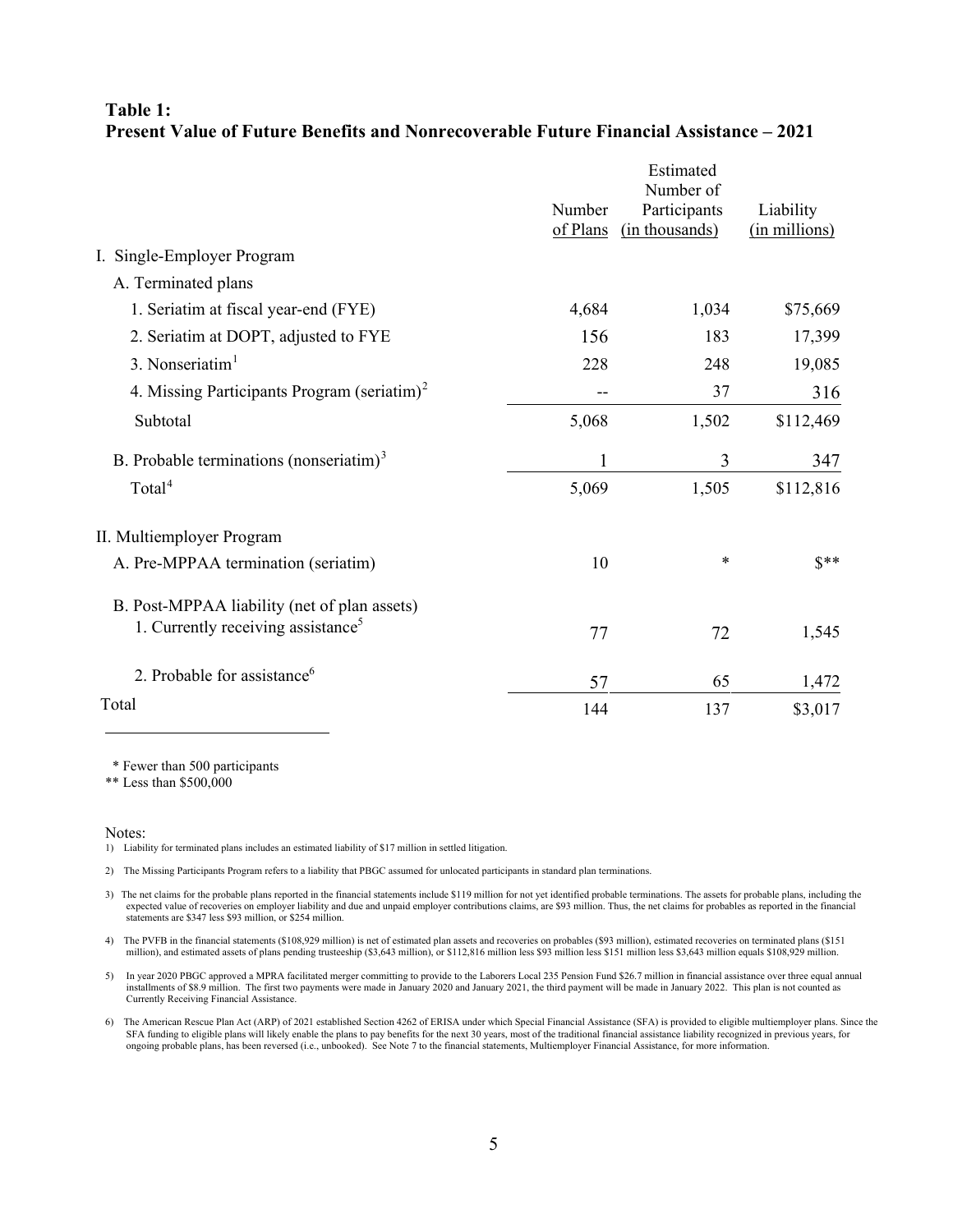#### **Single-Employer Program**

PBGC calculated the single-employer program's liability for benefits for each of the terminated plans and for each of the plans considered to be a probable termination using one of three methods:

(1) seriatim at fiscal year-end (FYE);

- (2) seriatim at date of plan termination (DOPT), adjusted to FYE; and
- (3) nonseriatim.

In addition, PBGC included liabilities for incurred but not reported (IBNR) plans, for the Missing Participants Program, and for the Collins Settlement.

#### **Seriatim at FYE Method**

The liability for each participant's benefit was calculated separately at FYE for plans for which PBGC had sufficiently complete and accurate data. This was termed the seriatim at FYE method. PBGC selected plans to be valued using the seriatim at FYE method according to two criteria:

- (1) completeness whether PBGC's computer system contained enough of the plan's participant records and whether enough of those records had been finalized; and
- (2) accuracy whether the participant's record contained enough of the critical elements of data that were necessary to perform an actuarial valuation.

For this valuation, these criteria were met by 4,684 pension plans (92% of the single-employer terminated plans) representing \$75,669 million (67%) in liabilities and about 1,034,000 (69%) participants. This was an increase of 135 plans over the 4,549 plans valued seriatim at September 30, 2020. The critical discrepancy rates for 654 plans or 14.0% of the seriatim plans (0.9% higher percentage than last year) exceeded 5%. The overall critical discrepancy rate for the group of 4,684 seriatim plans was 1.5%, which is 0.2% higher than last year. A data discrepancy is considered critical if the value of the data element in discrepancy has a major impact on the liability associated with a benefit record.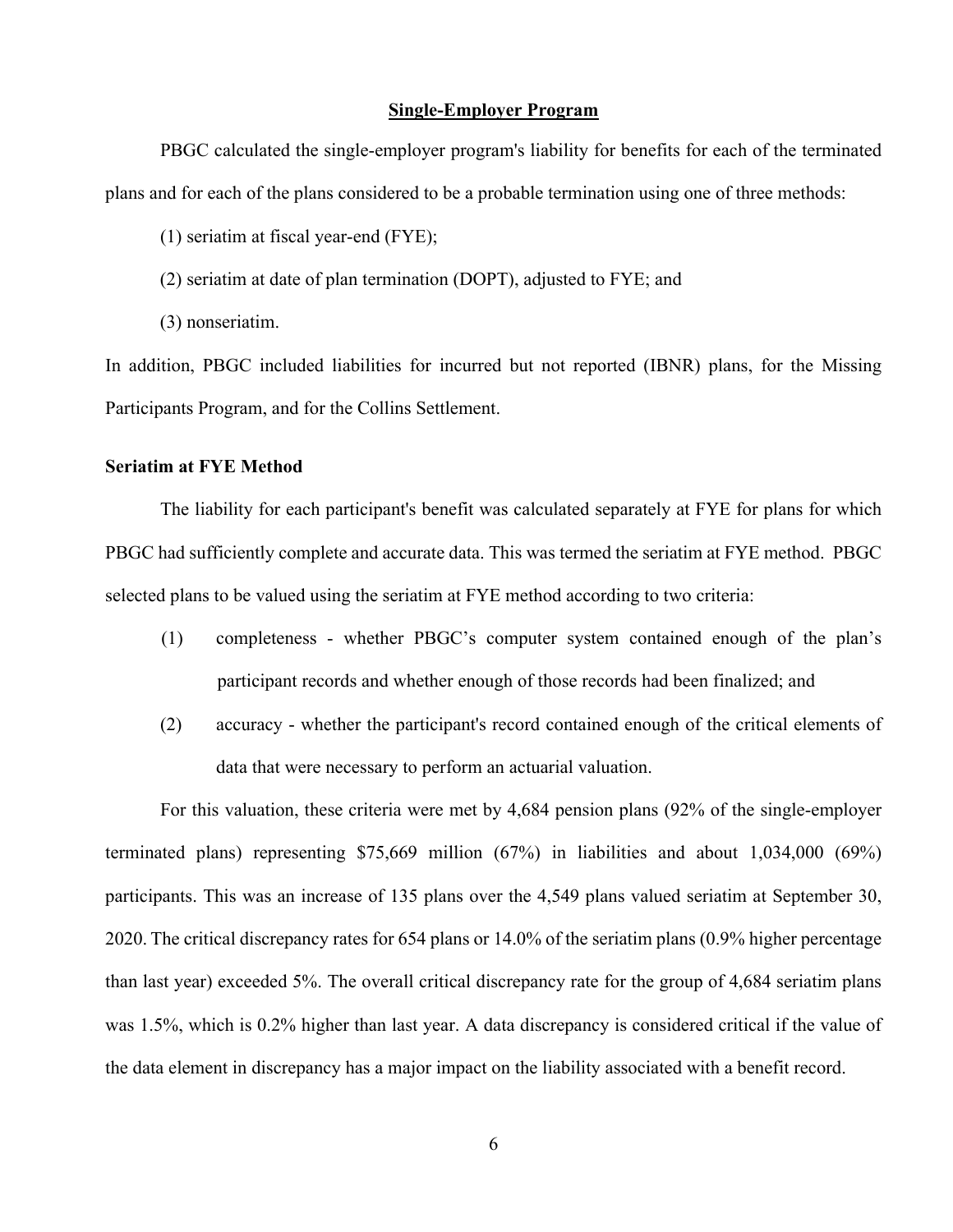#### **Seriatim at DOPT Method**

There were 156 plans for which a final seriatim valuation as of date of plan termination (DOPT) had been completed, but the Office of Benefit Administration of PBGC had not finished processing the case as of year-end (e.g., participant data had not been fully loaded into PBGC's computer database, or the data lacked too many critical elements to be valued by the seriatim at FYE method). When PBGC benefit calculations were finalized but not ready for seriatim valuation as of fiscal year-end, PBGC valued the plan's liability seriatim as of the plan's termination date and brought the total amounts forward to September 30, 2021 using the nonseriatim method outlined below. Because PBGC had finalized and valued these benefits for each participant and valued them using PBGC assumptions and regulations as of each plan's date of termination, these amounts are more accurate than similar calculations for plans whose benefits are not final.

## **Nonseriatim Method**

If calculations of benefits provided by PBGC were not final, PBGC based the liability calculations on the plan's most recent actuarial valuation performed before the termination date that is available to PBGC. For the 228 terminated plans valued nonseriatim, PBGC obtained the liability for each plan as of the most recent available actuarial valuation date for each category of participant: retired, active, and terminated vested. These liabilities were adjusted to reflect such factors as:

- (1) benefits accrued between the valuation and plan termination dates.
- (2) differences between the interest rates assumed by the plans' actuaries and those assumed by PBGC.
- (3) differences between the mortality, retirement age, and expense assumptions used by the plans' actuaries and those used by PBGC; and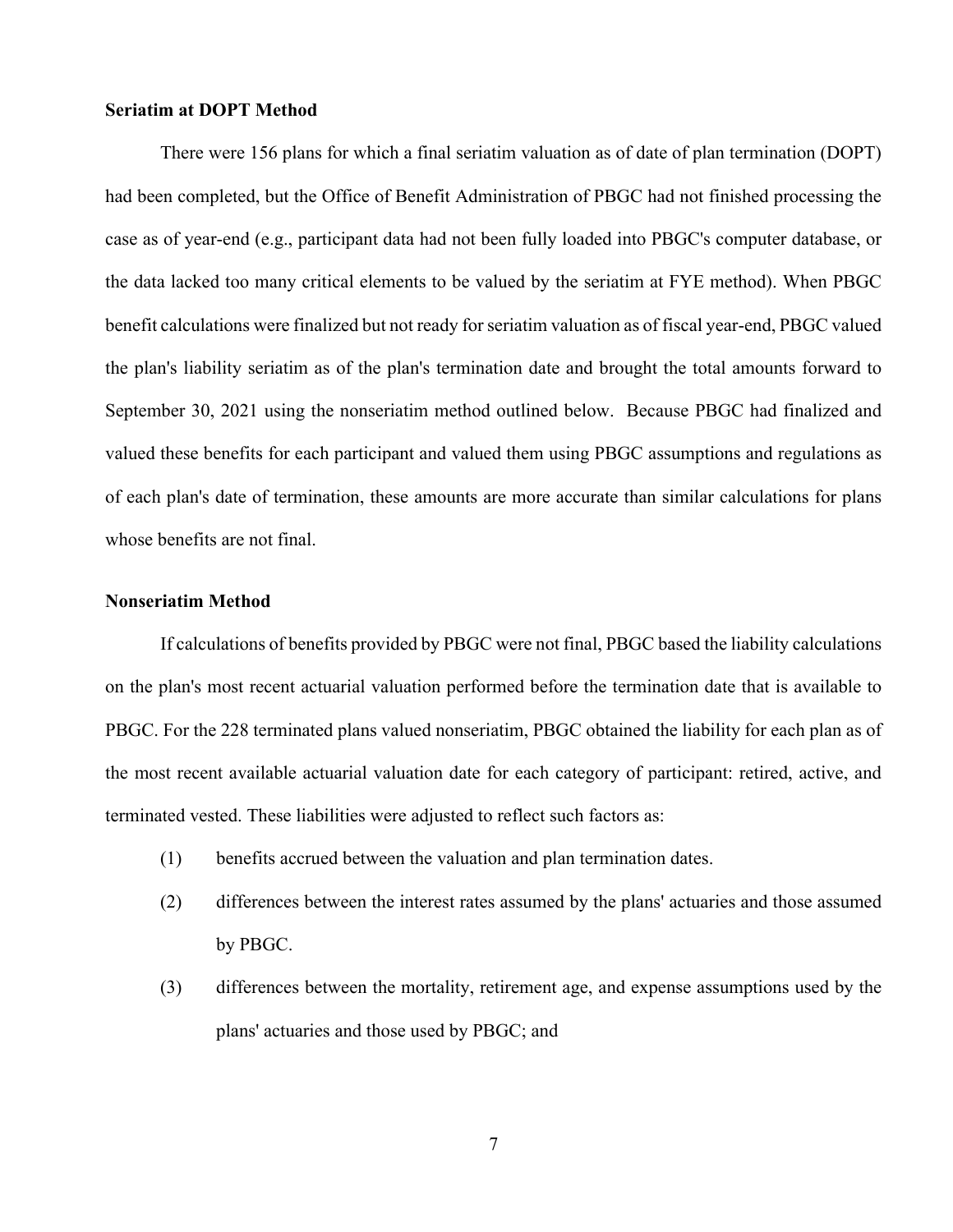(4) the effect on the liability of time elapsed between the valuation date and September 30, 2021.

PBGC based the adjustment factors used in the nonseriatim procedure on its experience in routinely estimating the liability for benefits for administrative purposes.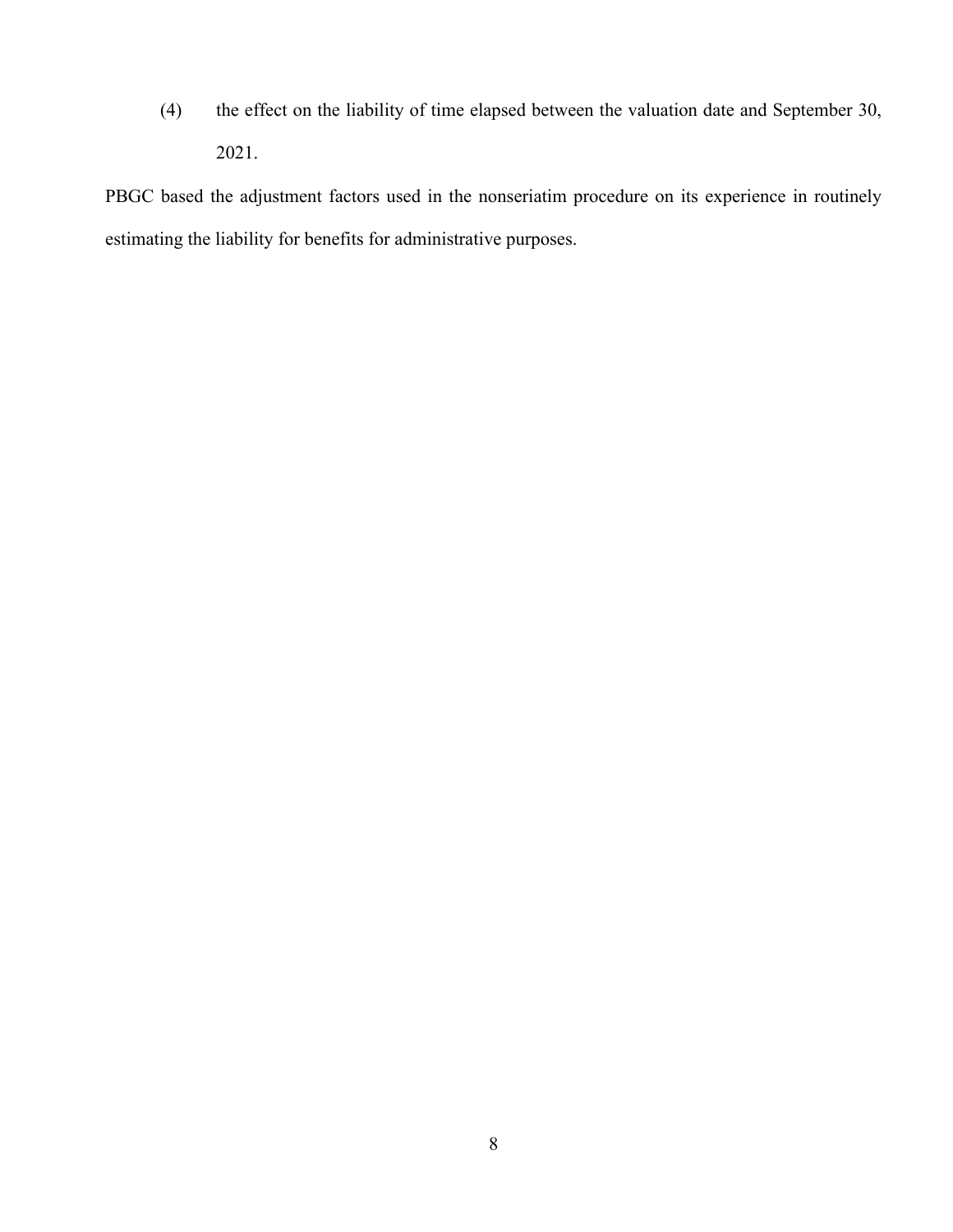# **Distribution of FYE21 Single-Employer Liability by Method of Calculation**

# **Liability for Benefits: \$112,816 (Dollars in Millions)**



**Seriatim at FYE: \$75,985\* Seriatim at DOPT Adjusted to FYE: \$17,399 Nonseriatim: \$19,432\*\***

**\*Seriatim at FYE includes the Missing Participants Program**

**\*\*Nonseriatim includes Probable terminations.**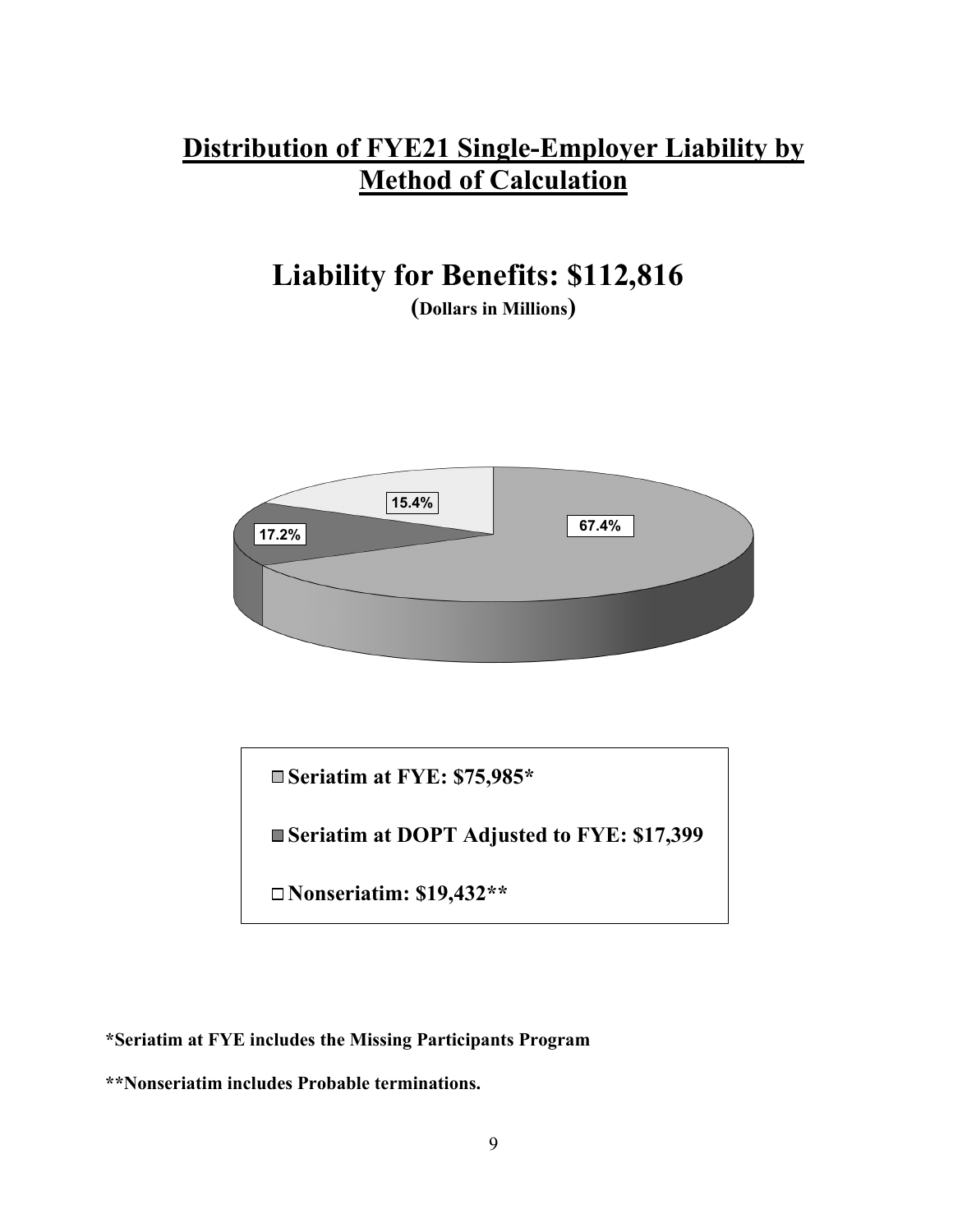# **Distribution of FYE21 Single-Employer Plans by Method of Calculation**

# **Total Plans: 5,069**



**Seriatim at FYE: 4,684**

**Seriatim at DOPT Adjusted to FYE: 156**

**Nonseriatim: 229**

**\*Nonseriatim includes Probable terminations.**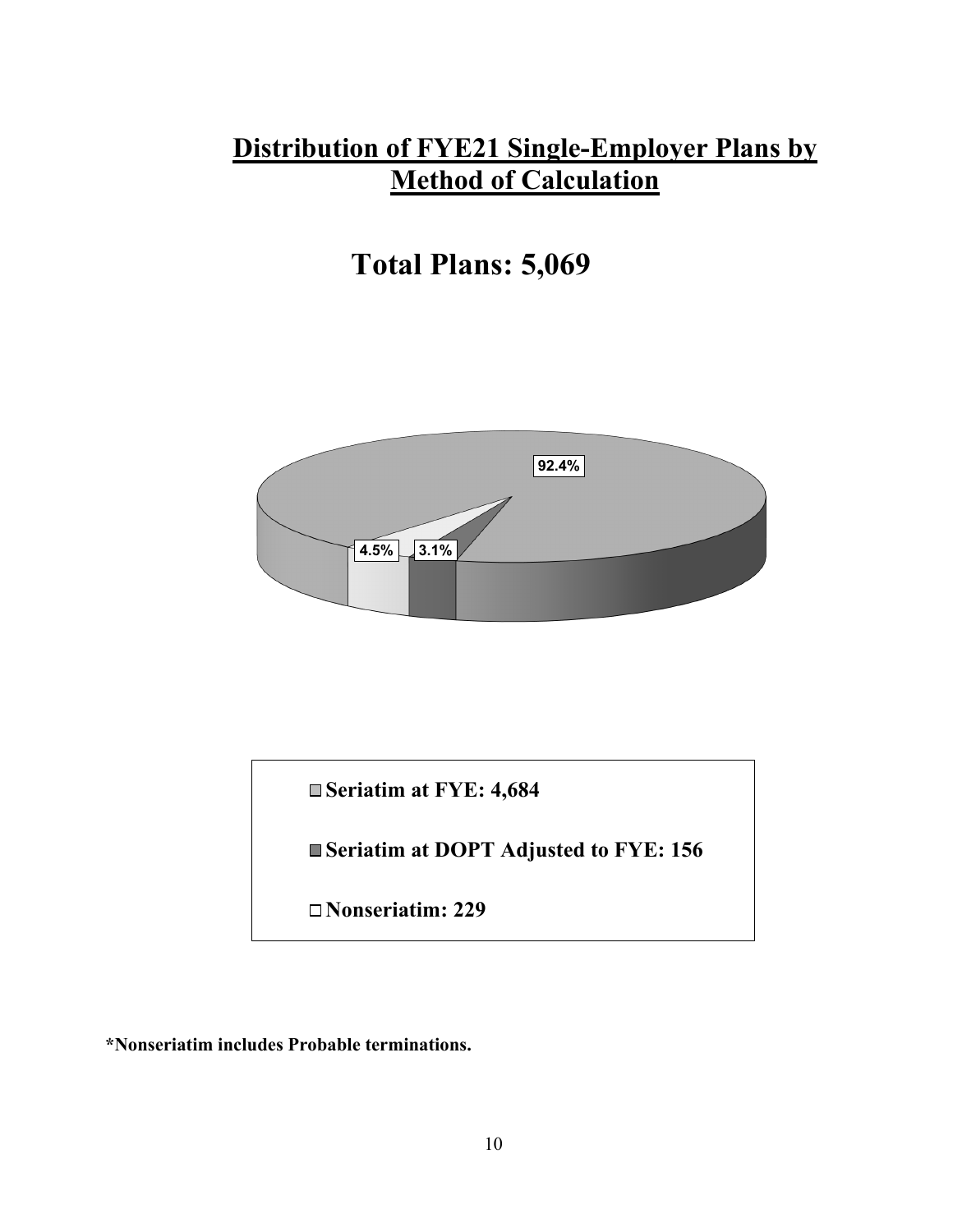## **Missing Participants Program**

The Missing Participants Program refers to a responsibility that PBGC has assumed under the Retirement Protection Act of 1994 to act as a clearinghouse for unlocated participants in standard plan terminations. As with other parts of PVFB, only the liabilities are shown here. Because plan administrators have transferred a corresponding asset amount to PBGC, the net increase in liabilities of PBGC due to this program, if any, will be negligible. Effective January 22, 2018, PBGC revised the existing program, as authorized by the Pension Protect Act of 2006, to establish similar programs for most defined contribution plans, multiemployer plans covered by the pension insurance system, and certain defined benefit plans that are not covered by PBGC guarantees. This valuation incorporates the impact of this change.

## **Collins Settlement**

The Collins Settlement refers to the liability for benefits that PBGC incurred because of the settlement of a class action lawsuit during fiscal year 1996. This settlement provides benefits for participants in plans which terminated between January 1, 1976 and December 31, 1981 without having been amended to conform to ERISA's vesting requirements. The remaining liability under this settlement is included in the nonseriatim portion of the liability.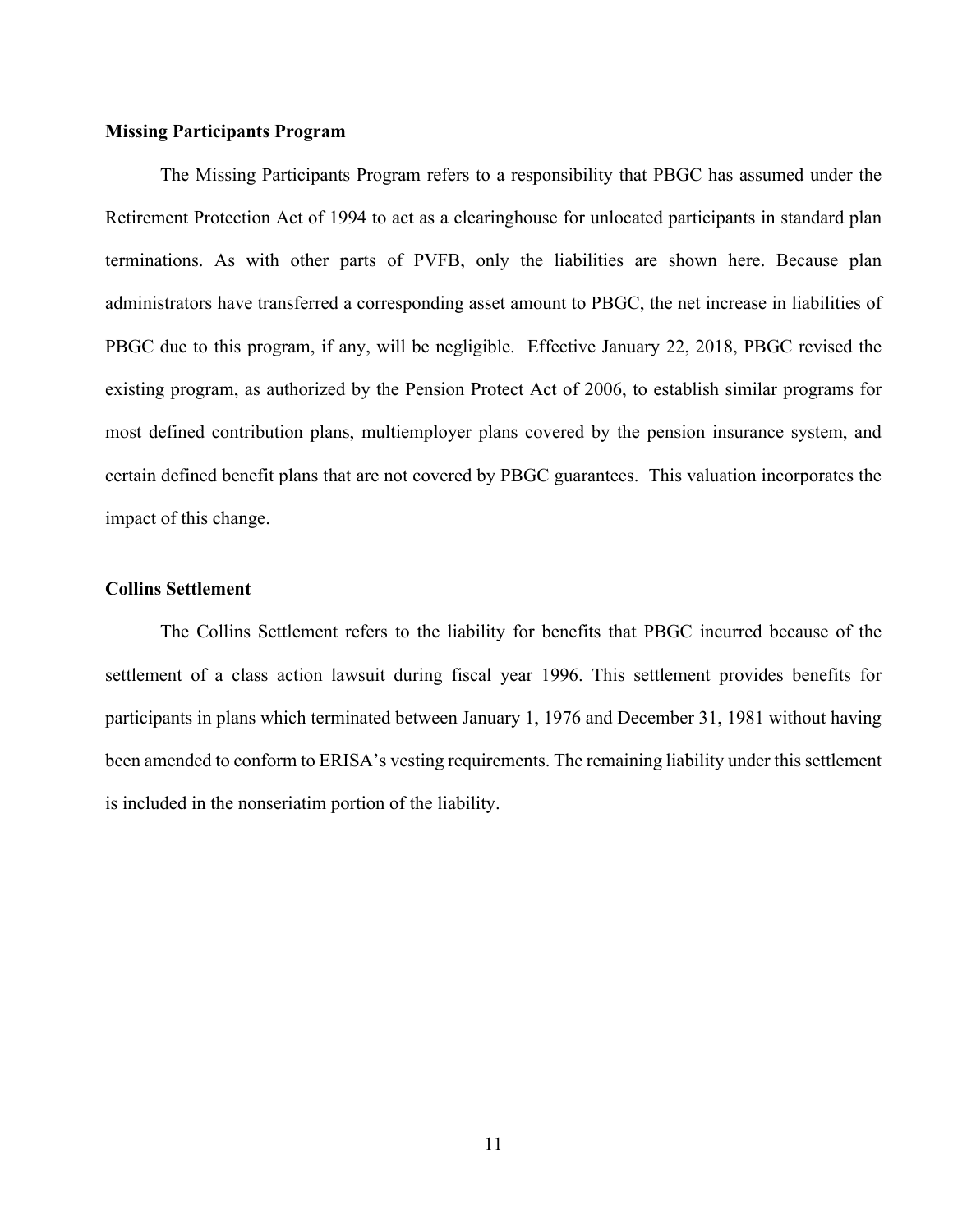#### **Multiemployer Program**

 There was a total of ten pre-MPPAA terminations, nine of which were granted discretionary coverage under the provisions of ERISA as passed in 1974. The remaining plan terminated when coverage under Title IV was mandatory (from August 1, 1980 until September 25, 1980). PBGC calculated the liability for these ten terminations under the seriatim at FYE method using the same assumptions as for the single-employer program.

The post-MPPAA portion of the liability represented the present value, as of September 30, 2021, of net losses that PBGC expected to incur from nonrecoverable future financial assistance to 134 pension plans of which 77 were insolvent (i.e., currently receiving PBGC financial assistance) and 57 were expected to become insolvent. The liability for each plan was calculated (using the cash flow method) as the present value of future guaranteed benefit and expense payments, net of the present value of future employer contributions and withdrawal liability payments. This liability was determined as of the later of September 30, 2021 and the actual or projected date of insolvency, and then discounted back to September 30, 2021 using interest only. The most recent available actuarial reports and information provided by representatives of the affected plans served as the basis for the valuations.

Projected benefit payments were estimated based on liabilities, current benefit payments and estimated average ages for actives, terminated vested and retirees from the most recent actuarial reports, combined with assumptions of retirement ages and of future rates of mortality and termination. Projected expense payments were estimated as a constant percentage of the projected benefit payments; this percentage is equal to the ratio of current expense payments to current benefit payments. The projected date of insolvency was then established using a cashflow model with initial assets, expense payments, contributions, and projected benefit and withdrawal liability payments as inputs, estimated when necessary.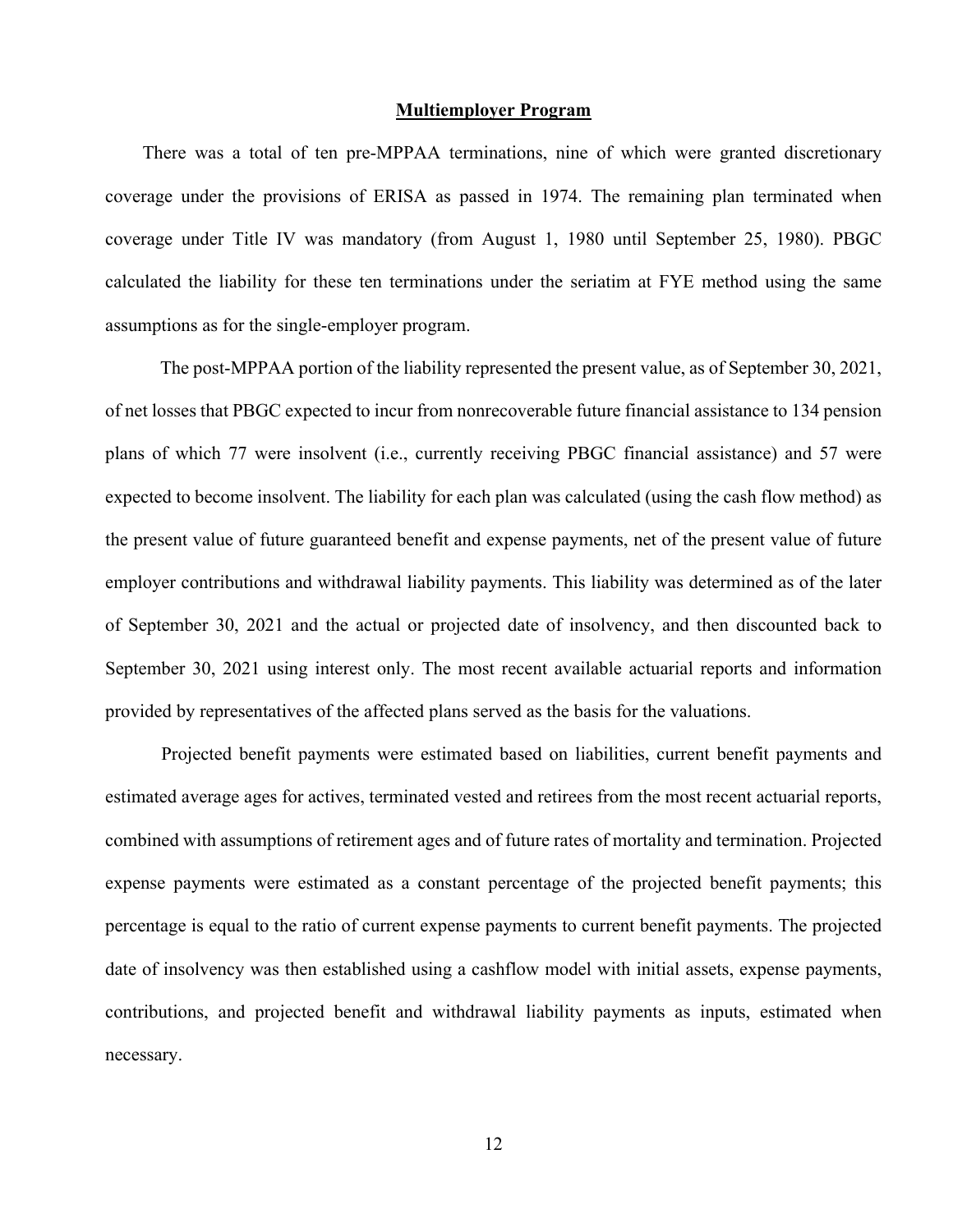The post-MPPAA liability of \$3,017 million as of September 31, 2021 is about \$63,849 million lower than it was a year earlier. The main reason for the decrease in liabilities was due to the removal of 60 plans from the multiemployer inventory which was primarily due to the enactment of the American Rescue Plan (ARP) Act of 2021 which established the Special Financial Assistance (SFA) Program for distressed multiemployer plans that meet specific criteria. Other reasons for the decrease in liabilities were due to the change in interest factors, the use of Pri-2012 mortality assumption, the actual investment returns exceeding the assumed annual investment returns, and the change in assumption for the expected investment return from using discount rates to using 4.98% for the first 10 years and 6.55% thereafter.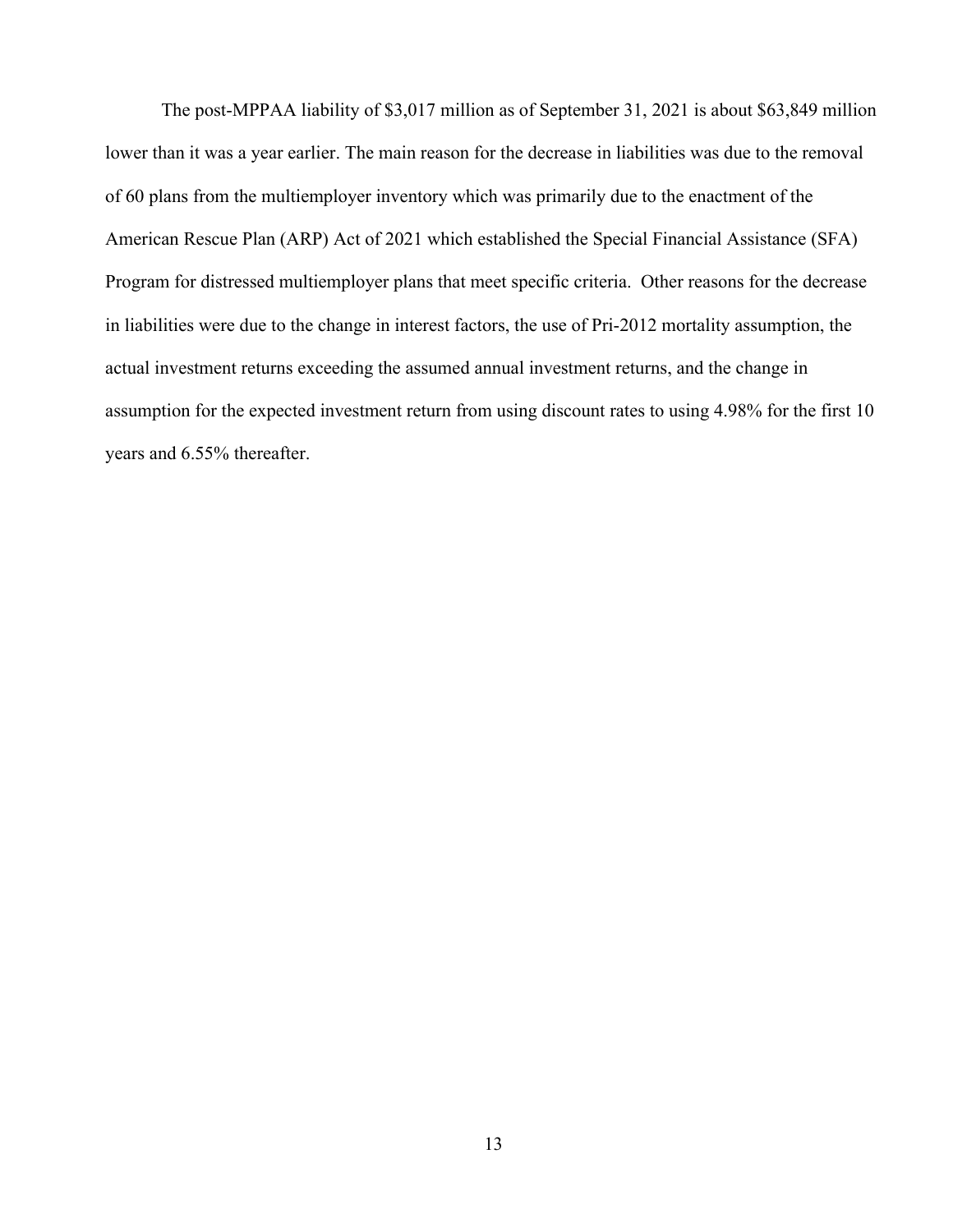#### **Actuarial Assumptions, Methods, and Procedures**

PBGC continues to review the actuarial assumptions used in the valuation to assure that they remain consistent with current market conditions in the insurance industry and with PBGC's experience. The actuarial assumptions, which are used in both the single-employer and multiemployer valuations, are presented in Table 2A. Assumptions concerning data that were not available are discussed in the data section of this report.

Beginning with the March 31, 2017 valuation, PBGC used spot rate yield curve interest factors to value PBGC's liabilities. For September 30, 2021, the spot rate yield curve starts with an interest factor of 0.44% in year 1 and changes as the future period for discounting gets longer until year 31 when the factor becomes 2.30% and is assumed to remain level thereafter. For September 30, 2020, the spot rate yield curve started with an interest factor of 0.62% in year 1 and the interest factor for year 31 and beyond was 1.49%. These interest factors are dependent upon PBGC's mortality assumption. See PBGC Annual Performance & Financial Report 2020 for a more detailed discussion on interest factors.

Beginning with the June 30, 2016 valuation, PBGC updated the mortality assumptions by adopting the recommendations from a study by an independent consulting firm. The study recommended that, when conducting valuations for its financial statements, PBGC use the RP-2014 Healthy Male Table times 1.09 and Healthy Female Table times 0.99. The study also recommended that continuing mortality improvements be considered by using the most recent projection scale available to project these tables forward. Beginning with the June 30, 2017 valuation, PBGC updated the valuation systems to fully implement using generational mortality tables. For the September 30, 2021 single-employer valuation, PBGC used the adjusted RP-2014 Healthy Male and Female Tables, with blended healthy annuitant and employee tables before age 50 each projected generationally using Scale MP-2020.

The mortality tables used for healthy lives in the FY 2020 valuation are the adjusted RP-2014 Healthy Male and Female Mortality tables each projected generationally with scale MP-2019.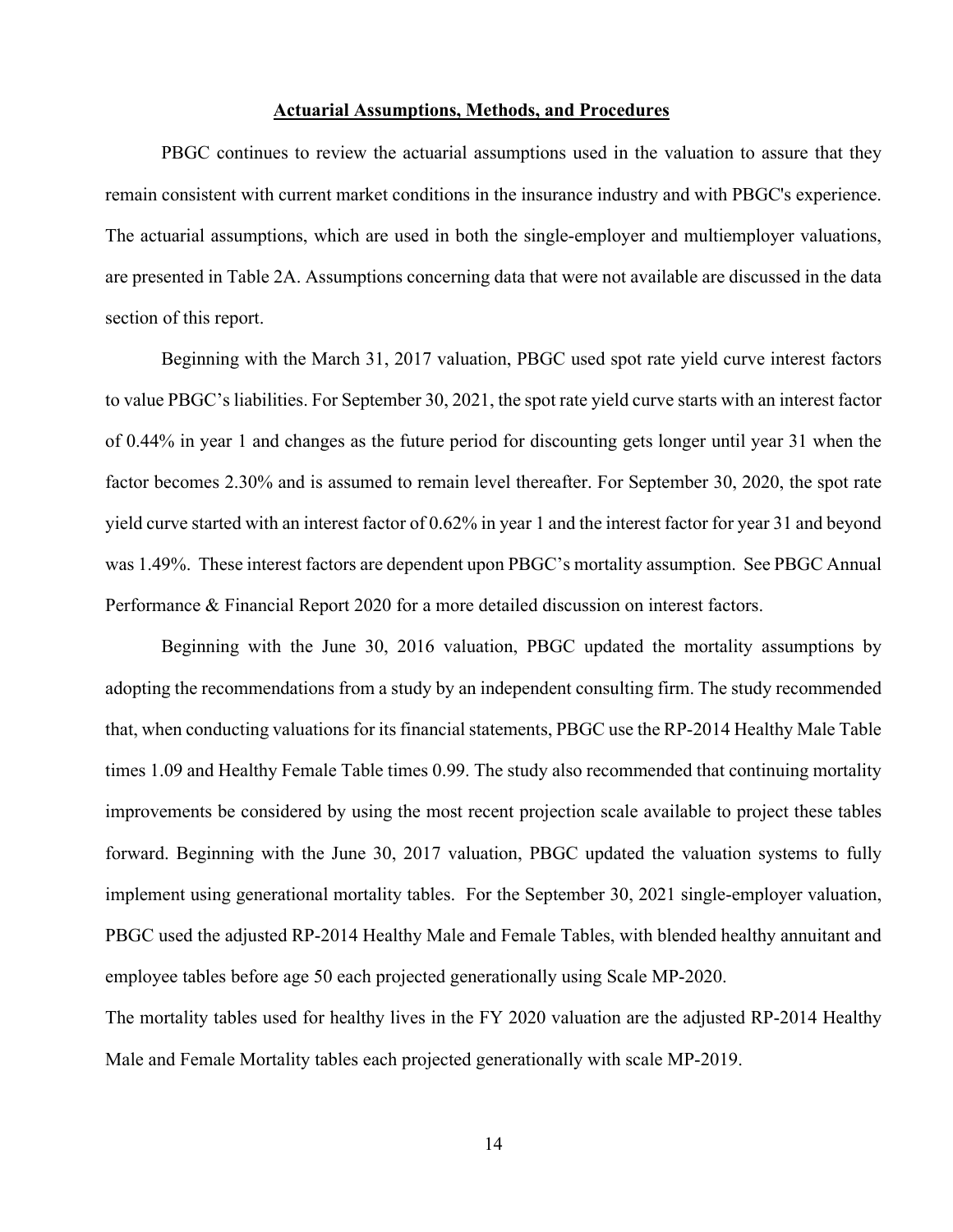Prior to the September 30, 2021 valuation, PBGC used the same mortality assumption for the single-employer and multiemployer valuations. PBGC determined that the mortality assumption for the multiemployer valuation should be based on multiemployer pension plan experience. Based on a 2021 Multiemployer Benefit Projection Study, we used projected benefit payments generated by plan actuaries and reported on the Schedule MBs as the best estimate of plan experience and set assumptions that best matched those projection payments. The Society of Actuaries published the Pri-2012 Mortality Table report in 2019, and the Pri-2012 tables reflect a significant amount of multiemployer experience. Based on the results of the 2021 Multiemployer Benefit Projection Study, the multiemployer mortality assumption was updated to the Pri-2012 blue-collar mortality rates. According to the projection methodology for annual updates, the mortality rates are projected generationally using the most currently available projection scale. Therefore, for the September 30, 2021 multiemployer valuation, these Pri-2012 mortality tables are projected generationally using Scale MP-2020 for both male and female mortality tables.

The SPARR (Small Plan Average Recovery Ratio) assumptions as shown in Table 2B were updated to reflect the SPARR calculated in FY2021. The FY2021 SPARR of 12.65% is used for the September 30, 2021 valuation.

Based on the results of a 2018 study of PBGC's case administration expenses, a new expense assumption was adopted for the 12/31/2018 and subsequent Financial Statements. The new expense reserve factors are significantly higher than the prior reserve factors primarily due to increased annual expenses, change in discount rate, and increased lag to complete tasks. The reserve factors are static and do not assume any future increases or decreases. The factors are intended to estimate a reserve for the entire inventory of plans and is not intended to predict costs for any one plan.

PBGC used the expense assumption for expenses in all terminated plans and single-employer probable terminations. The reserve for expenses was assumed to be 0.68% of the liability for benefits plus additional reserves for cases whose plan asset determinations, participant database audits, and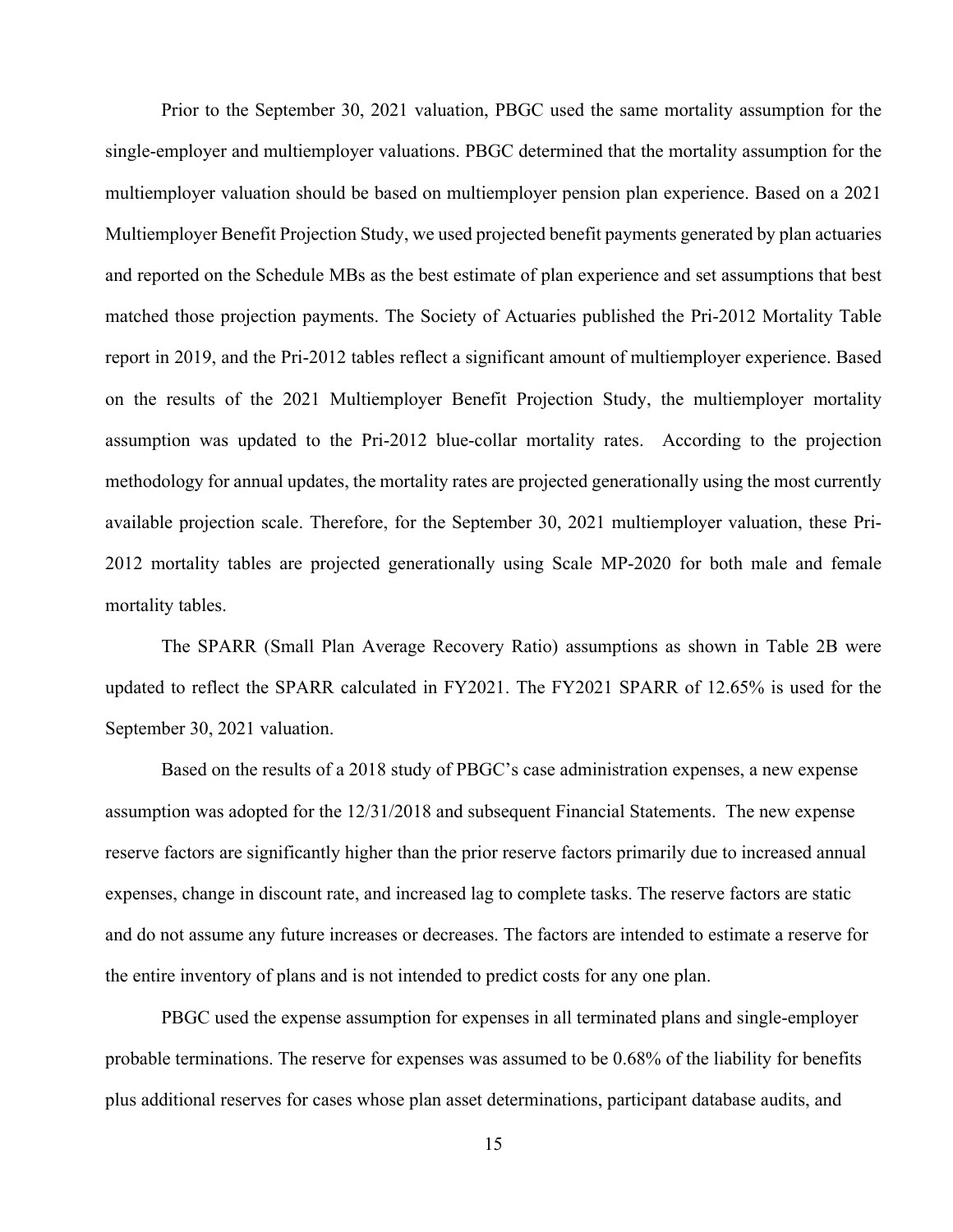actuarial valuations were not yet complete. The factors to determine the additional reserves were based on case sizes (large/small), number of participants, and time since trusteeship. The factors used in the expense reserve formula are shown in Table 2C.

During the 2021 fiscal year, PBGC improved the system that calculates the liabilities to address some of the valuation audit findings surrounding the valuation systems. In this year we have made improvements to our ability to value various forms of table rates, improved the calculation of intermediate 4022c calculations, improved the accuracy of multiemployer cash flow projections, improved the nonseriatim and multiemployer calculations based on results from Multiemployer Solvency Projection Study, as well as increased and improved the reports available for the analysis of our results. We continue our ongoing efforts to improve the quality of the seriatim data and, as in other years, made various changes to generally improve the accuracy, speed, security and auditability of the calculations as well as integrate with the evolving PBGC technologies.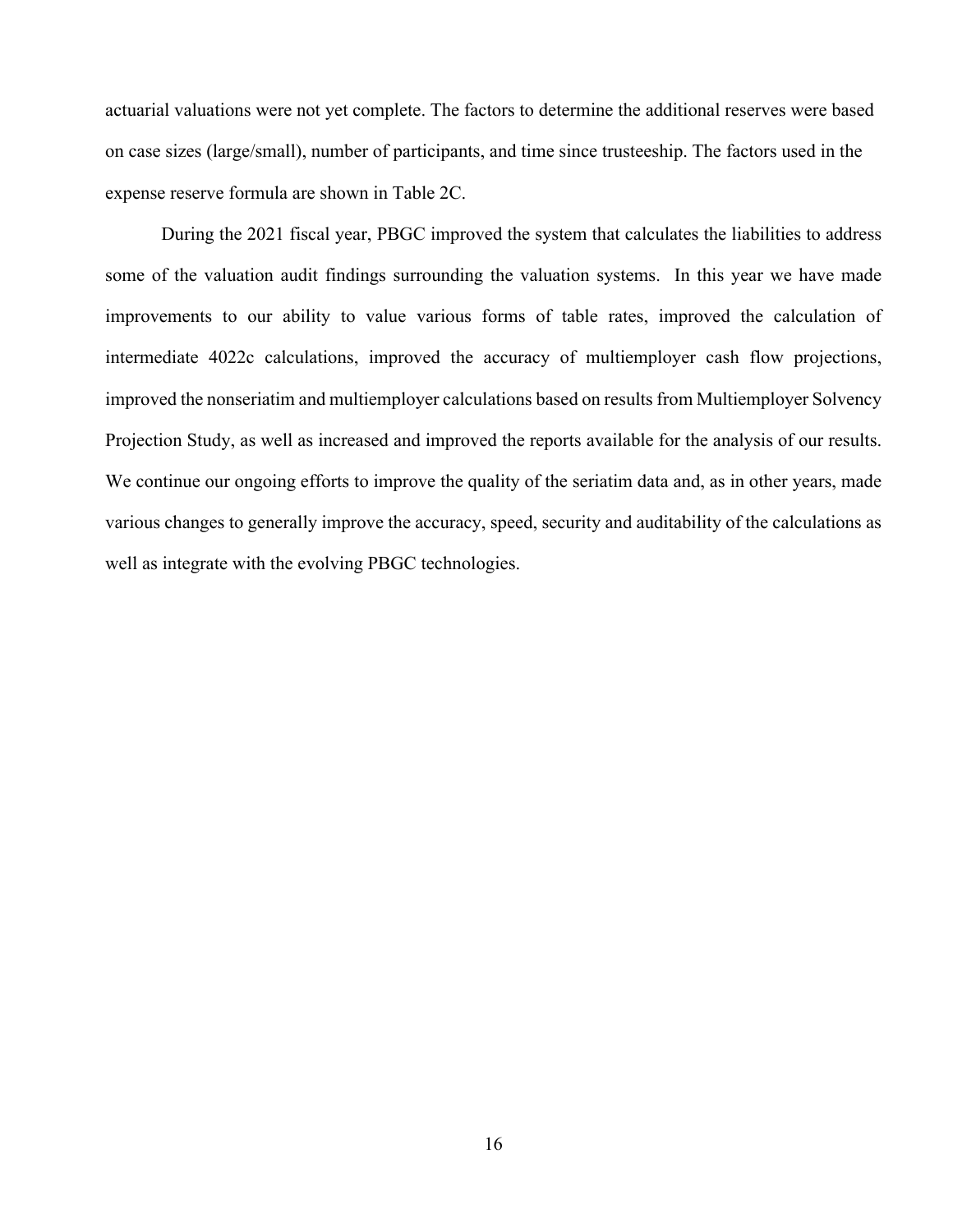# **Table 2A**

# **Actuarial Valuation Assumptions**

|                 |        |                        |        |       | <b>Previous Valuation as of 9/30/20</b> |       |        |       |  |  |
|-----------------|--------|------------------------|--------|-------|-----------------------------------------|-------|--------|-------|--|--|
| <b>Interest</b> |        | Spot Rate Yield Curve: |        |       |                                         |       |        |       |  |  |
| <b>Factors</b>  | Period | Rate                   | Period | Rate  | Period                                  | Rate  | Period | Rate  |  |  |
|                 | 1      | 0.62%                  | 11     | 1.62% | 21                                      | 1.63% | 31     | 1.49% |  |  |
|                 | 2      | 0.71%                  | 12     | 1.63% | 22                                      | 1.62% | 32     | 1.49% |  |  |
|                 | 3      | 0.90%                  | 13     | 1.63% | 23                                      | 1.61% | 33     | 1.49% |  |  |
|                 | 4      | 1.09%                  | 14     | 1.64% | 24                                      | 1.60% | 34     | 1.49% |  |  |
|                 | 5      | 1.25%                  | 15     | 1.64% | 25                                      | 1.58% | 35     | 1.49% |  |  |
|                 | 6      | 1.38%                  | 16     | 1.64% | 26                                      | 1.56% | 36     | 1.49% |  |  |
|                 | 7      | 1.47%                  | 17     | 1.64% | 27                                      | 1.54% | 37     | 1.49% |  |  |
|                 | 8      | 1.54%                  | 18     | 1.64% | 28                                      | 1.52% | 38     | 1.49% |  |  |
|                 | 9      | 1.58%                  | 19     | 1.64% | 29                                      | 1.50% | 39     | 1.49% |  |  |
|                 | 10     | 1.60%                  | 20     | 1.64% | 30                                      | 1.49% | 40     | 1.49% |  |  |

|                         |        |                        |        |       | <b>Current Valuation as of 9/30/21</b> |       |        |       |
|-------------------------|--------|------------------------|--------|-------|----------------------------------------|-------|--------|-------|
| <b>Interest Factors</b> |        | Spot Rate Yield Curve: |        |       |                                        |       |        |       |
|                         | Period | Rate                   | Period | Rate  | Period                                 | Rate  | Period | Rate  |
|                         | 1      | 0.44%                  | 11     | 2.30% | 21                                     | 2.49% | 31     | 2.30% |
|                         | 2      | 0.71%                  | 12     | 2.33% | 22                                     | 2.50% | 32     | 2.30% |
|                         | 3      | 1.07%                  | 13     | 2.35% | 23                                     | 2.49% | 33     | 2.30% |
|                         | 4      | 1.39%                  | 14     | 2.38% | 24                                     | 2.48% | 34     | 2.30% |
|                         | 5      | 1.65%                  | 15     | 2.40% | 25                                     | 2.46% | 35     | 2.30% |
|                         | 6      | 1.86%                  | 16     | 2.42% | 26                                     | 2.44% | 36     | 2.30% |
|                         | 7      | 2.01%                  | 17     | 2.44% | 27                                     | 2.41% | 37     | 2.30% |
|                         | 8      | 2.12%                  | 18     | 2.46% | 28                                     | 2.38% | 38     | 2.30% |
|                         | 9      | 2.20%                  | 19     | 2.47% | 29                                     | 2.34% | 39     | 2.30% |
|                         | 10     | 2.25%                  | 20     | 2.49% | 30                                     | 2.30% | 40     | 2.30% |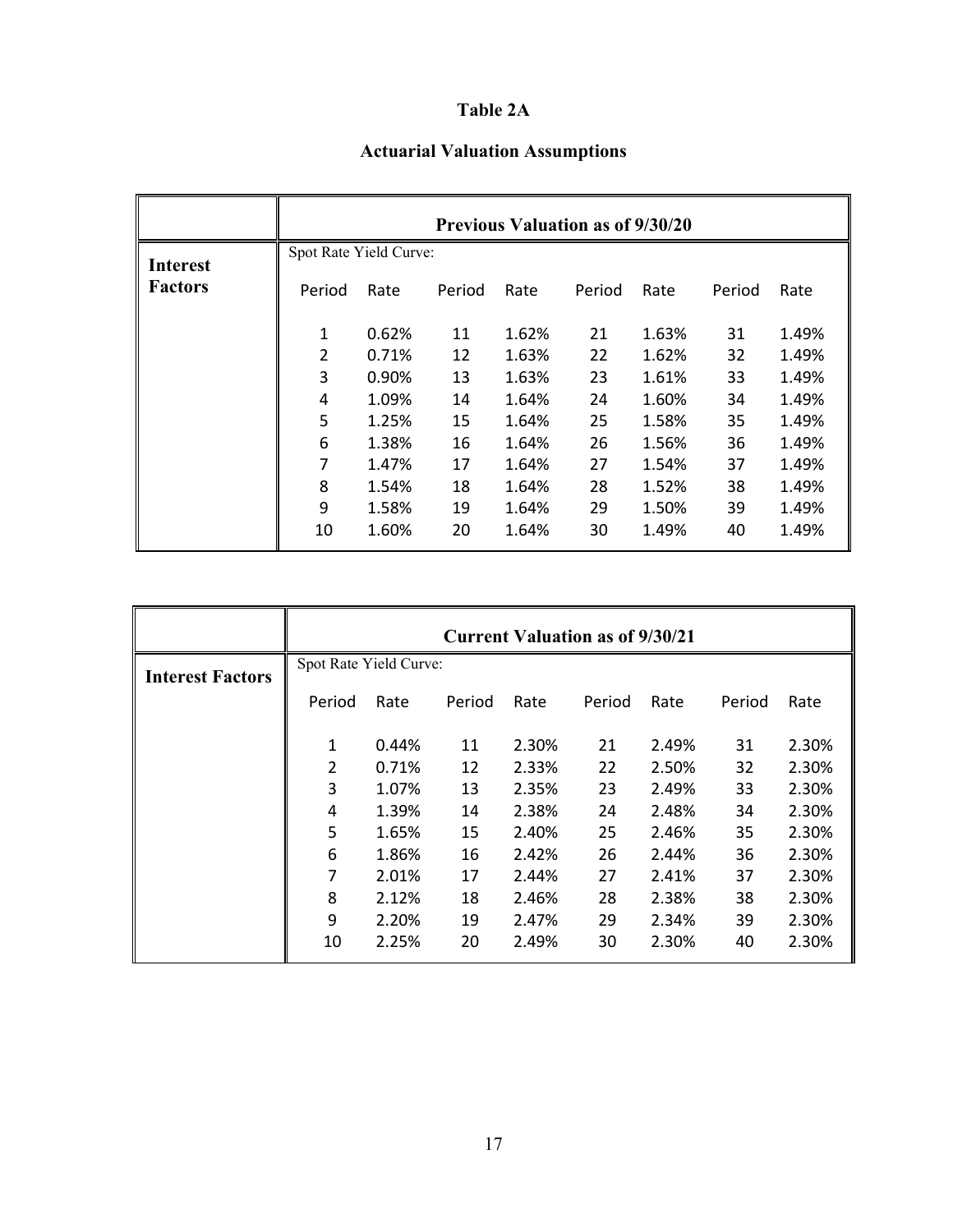# **Table 2A**

# **Actuarial Valuation Assumptions**

|                                                                                                           | Previous Valuation as of 9/30/20                                                                                                                                                                                                                                                                                                                                                                                                                                                                                                                               | <b>Current Valuation as of 9/30/21</b>                                                                                                                                                                                |
|-----------------------------------------------------------------------------------------------------------|----------------------------------------------------------------------------------------------------------------------------------------------------------------------------------------------------------------------------------------------------------------------------------------------------------------------------------------------------------------------------------------------------------------------------------------------------------------------------------------------------------------------------------------------------------------|-----------------------------------------------------------------------------------------------------------------------------------------------------------------------------------------------------------------------|
| <b>Mortality</b><br><b>Healthy Lives</b>                                                                  | RP-2014 Healthy Male Table times 1.09 and RP-2014<br>Healthy Female Mortality Table times 0.99, each<br>projected generationally with Scale MP-2019.                                                                                                                                                                                                                                                                                                                                                                                                           | Single Employer: RP-2014 Healthy Male Table<br>times 1.09 and RP-2014 Healthy Female Mortality<br>Table times 0.99, each projected generationally with<br>Scale MP-2020.                                              |
|                                                                                                           |                                                                                                                                                                                                                                                                                                                                                                                                                                                                                                                                                                | Multiemployer: Pri-2012 Male Blue-collar<br>Mortality and Pri-2012 Female Blue-collar tables<br>published by the SOA projected generationally<br>using most recent projection scale published by the<br>SOA, MP-2020. |
| <b>Disabled Lives</b><br><b>Eligible for Social</b><br><b>Security (SS)</b><br><b>Disability Benefits</b> | Healthy Male and Female Mortality Tables as<br>described above, set forward 7 years for male lives and<br>8 years for female lives.                                                                                                                                                                                                                                                                                                                                                                                                                            | Single Employer: Healthy Male and Female<br>Mortality Tables as described above, set forward 7<br>years for male lives and 8 years for female lives.                                                                  |
| <b>Disabled Lives Not</b><br><b>Eligible for SS</b><br><b>Disability Benefits</b>                         | Healthy Male and Female Mortality Tables as<br>described above, set forward 5 years for male lives and<br>7 years for female lives.                                                                                                                                                                                                                                                                                                                                                                                                                            | Single Employer: Healthy Male and Female<br>Mortality Tables as described above, set forward 5<br>years for male lives and 7 years for female lives.                                                                  |
| <b>SPARR</b>                                                                                              | Calculated SPARR through fiscal year ending 9/30/20.                                                                                                                                                                                                                                                                                                                                                                                                                                                                                                           | Calculated SPARR through current fiscal year<br>ending 9/30/21.                                                                                                                                                       |
|                                                                                                           |                                                                                                                                                                                                                                                                                                                                                                                                                                                                                                                                                                | See Table 2B for values and notes.                                                                                                                                                                                    |
| <b>Retirement Ages</b>                                                                                    | (a) Earliest possible for shutdown companies.<br>(b) Expected retirement age (XRA) tables from 29<br>CFR 4044 for ongoing companies.<br>(c) Deferred participants past XRA are assumed to<br>be in pay status, retroactive to their XRA.<br>To reflect lower likelihood of payment:<br>(d) Unlocated deferred participants past age 65 are<br>phased out over 3 years.<br>(e) Located deferred participants are fully phased<br>out past age 70.<br>(f) Deferred participants in the Missing Participants<br>Program are phased out over 10 years past age 70. | Same                                                                                                                                                                                                                  |
| <b>Expenses</b>                                                                                           | All terminated plans and single-employer probable<br>terminations:                                                                                                                                                                                                                                                                                                                                                                                                                                                                                             | Same                                                                                                                                                                                                                  |
|                                                                                                           | 0.68% of the liability for benefits<br>plus<br>Additional reserves as shown in Table 2C for cases<br>where plan asset determinations, participant database<br>audits and actuarial valuations were not complete.                                                                                                                                                                                                                                                                                                                                               |                                                                                                                                                                                                                       |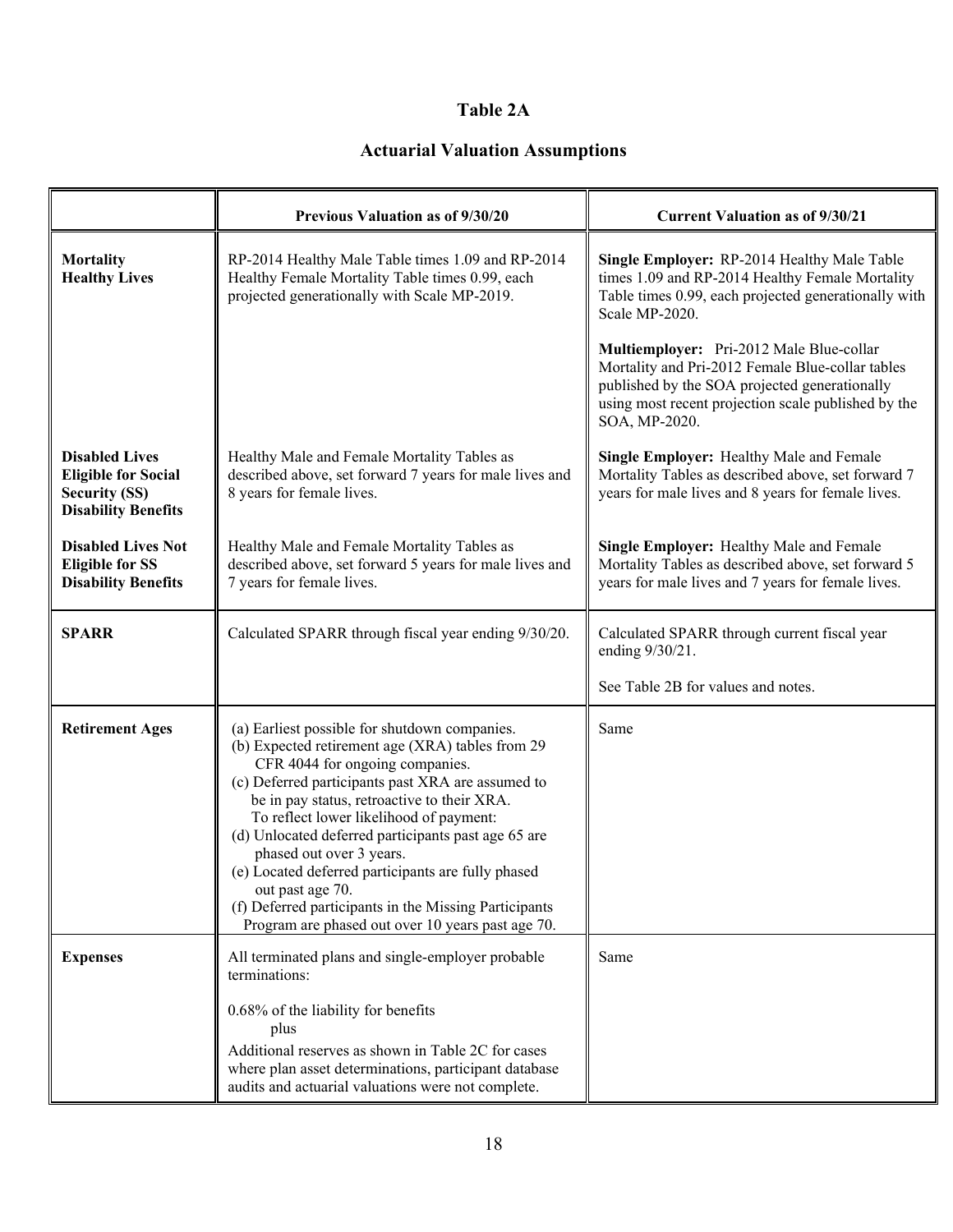# **Table 2B**

# **Small Plan Average Recovery Ratio (SPARR) Assumptions**

The SPARR is used in the calculation of the liability for benefits determined under section 4022(c) of ERISA, which provides participants with a portion of PBGC's recoveries. The SPARR has been determined by PBGC for terminations initiated in a given fiscal year based on actual recoveries and unfunded benefit liabilities for plan terminations initiated during a five-year averaging period. As of the end of fiscal year 2021, the SPARR had been calculated for plan terminations initiated in fiscal years 1991-2021. The FY 2021 SPARR is assumed for probable plans affected by future SPARRs.

| <b>Fiscal Year</b>                         | <b>SPARR</b>   | <b>Fiscal Year</b> | <b>SPARR</b> |
|--------------------------------------------|----------------|--------------------|--------------|
| 1991                                       | 12.01%         | 2007               | 4.35%        |
| 1992                                       | 7.73%          | 2008               | 4.26%        |
| 1993                                       | 7.44%          | 2009               | 3.85%        |
| 1994                                       | 7.04%          | 2010               | 9.15%        |
| 1995                                       | 7.22%          | 2011               | 12.30%       |
| 1996                                       | 7.90%          | 2012               | 12.56%       |
| 1997                                       | 5.98%          | 2013               | 17.23%       |
| 1998                                       | 6.84%          | 2014               | 4.93%        |
| 1999                                       | 8.01%          | 2015               | 9.29%        |
| 2000                                       | 4.58%          | 2016               | 9.39%        |
| 2001                                       | 4.94%          | 2017               | 6.92%        |
| 2002                                       | 9.60%          | 2018               | 6.84%        |
| 2003                                       | 7.86%          | 2019               | 5.77%        |
| 2004                                       | 3.42%          | 2020               | 11.95%       |
| 2005                                       | 4.39%          | 2021               | 12.65%       |
| $10/1/05 - 9/15/06$<br>$9/16/06 - 9/30/06$ | 4.13%<br>3.50% |                    |              |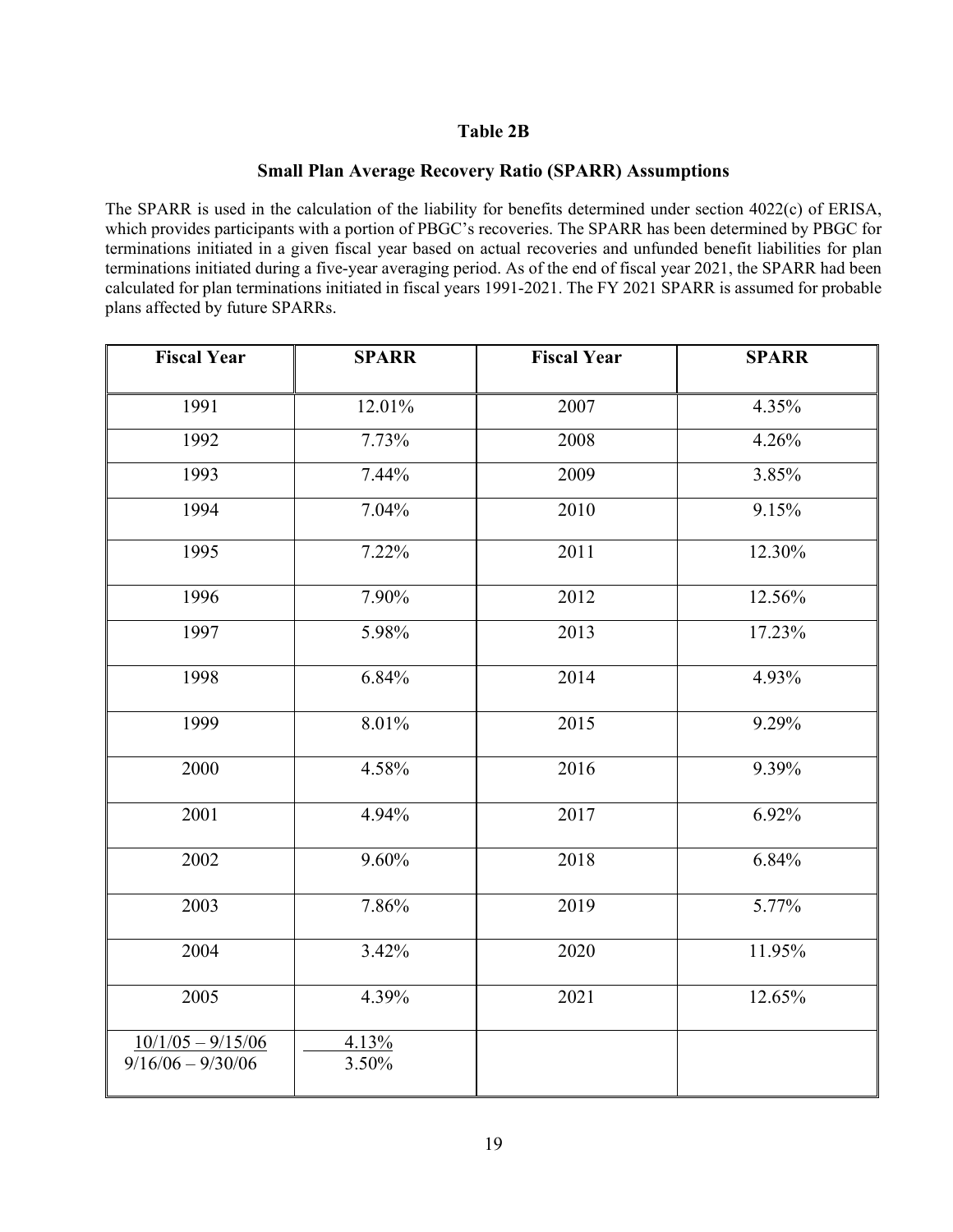# **Table 2C**

# **Reserve Factors for Expenses**

|                               | Large Plans (more than 100 participants) |                           |                   |                                      |                                     |                               |                            |  |  |  |  |
|-------------------------------|------------------------------------------|---------------------------|-------------------|--------------------------------------|-------------------------------------|-------------------------------|----------------------------|--|--|--|--|
|                               | Plan Asset<br>Audit                      | Participant<br>Data Audit |                   |                                      | <b>Actuarial Valuation</b>          |                               | Interim Plan<br>Processing |  |  |  |  |
| Years<br>Since<br>Trusteeship | Per Large<br>Plan                        | Per Large<br>Plan         | Per Large<br>Plan | Per Participant<br>for the First 100 | Per Participant<br>for the Next 400 | Per Participant<br>for $>500$ | Per<br>Participant         |  |  |  |  |
| 0 < y < 1                     | \$134,940                                | \$393,310                 | \$190,990         | \$4,220                              | \$710                               | \$60                          | \$2,680                    |  |  |  |  |
| 1 < y < 2                     | 101,520                                  | 288,520                   | 146,130           | 3,230                                | 530                                 | 60                            | 2,050                      |  |  |  |  |
| $2 \le y \le 3$               | 71,020                                   | 200,070                   | 106,100           | 2,340                                | 390                                 | 40                            | 1,490                      |  |  |  |  |
| 3 < y < 4                     | 47,360                                   | 146,880                   | 73,110            | 1,620                                | 280                                 | 20                            | 1,010                      |  |  |  |  |
| 4 < y < 5                     | 31,850                                   | 101,590                   | 46,980            | 1,040                                | 180                                 | 20                            | 650                        |  |  |  |  |
| $5 \le y$                     | 25,480                                   | 73,890                    | 33,810            | 750                                  | 120                                 | 20                            | 470                        |  |  |  |  |

|                               | <b>Small Plans (100 or fewer participants)</b> |                           |                   |                 |                            |                               |                            |  |  |  |  |
|-------------------------------|------------------------------------------------|---------------------------|-------------------|-----------------|----------------------------|-------------------------------|----------------------------|--|--|--|--|
|                               | Plan Asset<br>Audit                            | Participant<br>Data Audit |                   |                 | <b>Actuarial Valuation</b> |                               | Interim Plan<br>Processing |  |  |  |  |
| Years<br>Since<br>Trusteeship | Per Small<br>Plan                              | Per Small<br>Plan         | Per Small<br>Plan | Per Participant | Per Participant            | Per Participant<br>for $>500$ | Per<br>Participant         |  |  |  |  |
| 0 < y < 1                     | \$134,940                                      | \$49,490                  | \$190,990         | \$4,220         | N/A                        | N/A                           | \$2,680                    |  |  |  |  |
| 1 < y < 2                     | 101,520                                        | 35,430                    | 146,130           | 3,230           | N/A                        | N/A                           | 2,050                      |  |  |  |  |
| $2 \le y \le 3$               | 71,020                                         | 26,450                    | 106,100           | 2,340           | N/A                        | N/A                           | 1,490                      |  |  |  |  |
| 3 < y < 4                     | 47,360                                         | 22,210                    | 73,110            | 1,620           | N/A                        | N/A                           | 1,010                      |  |  |  |  |
| 4 < y < 5                     | 31,850                                         | 17,150                    | 46,980            | 1,040           | N/A                        | N/A                           | 650                        |  |  |  |  |
| $5 \le y$                     | 25,480                                         | 13,190                    | 33,810            | 750             | N/A                        | N/A                           | 470                        |  |  |  |  |

In addition to the reserve factors shown, an expense loading factor equal to 0.68% of the liability for benefits applies to both Large Plans and Small Plans.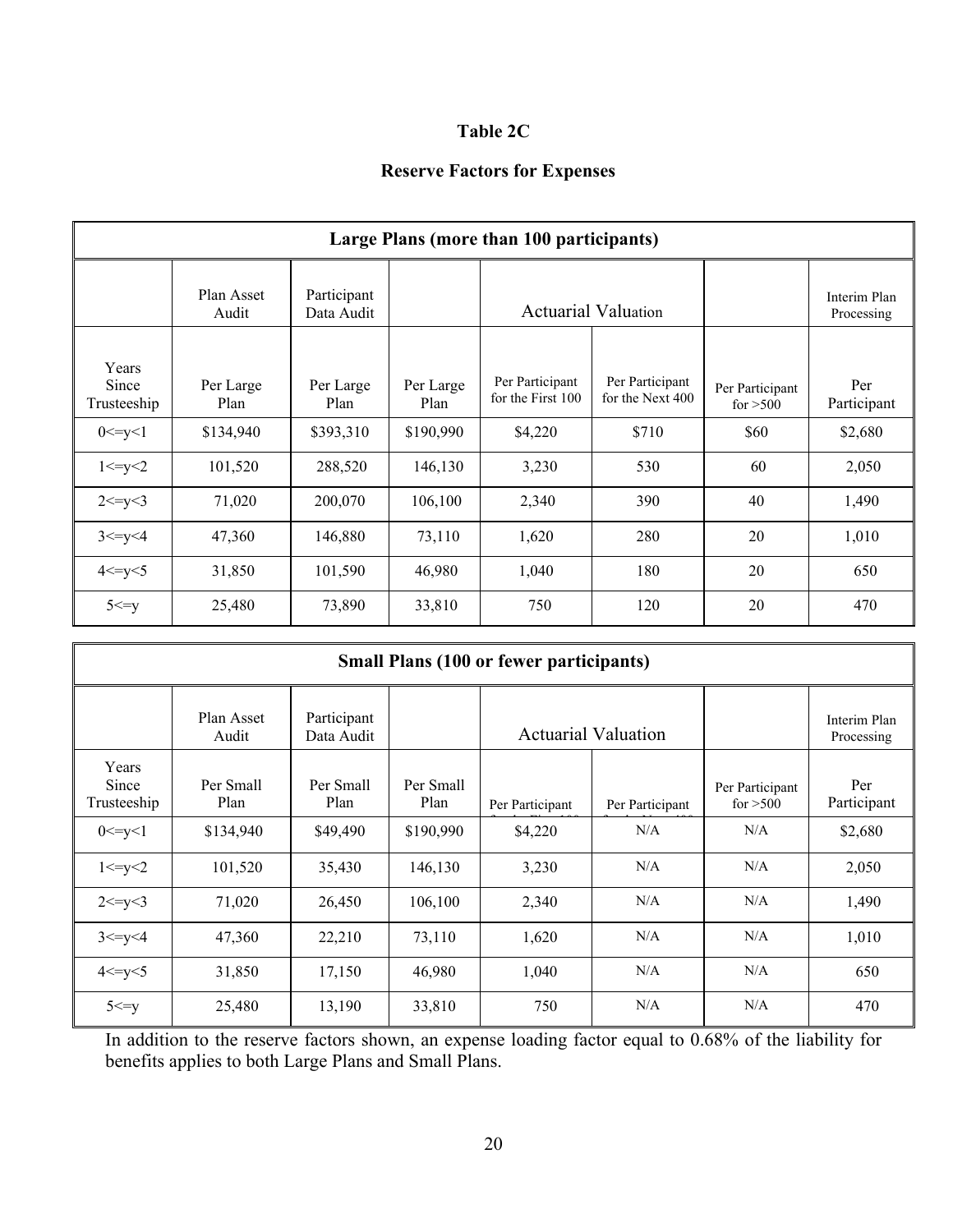### **Data Sources and Assumptions**

The seriatim portion of this valuation was based on participant data maintained by PBGC's Office of Benefits Administration. For the seriatim liability, benefit amounts have been determined for each participant using plan documents, together with ERISA and PBGC regulations relating to guaranteed benefits and the allocation of assets. If specific data were not available for deferred vested participants under the seriatim method, participants were assumed to be married and to elect the qualified Joint and Survivor (J&S) benefit; wives were assumed to be four years younger than their husbands. When certain other data elements for a participant were missing, they were replaced by the average for the plan. When the plan average was not available, the average for all plans valued seriatim was used.

The nonseriatim liability was based on the plan's most recent actuarial valuation performed before the termination date that is available to PBGC. The valuation information generally was obtained from actuarial reports or Schedule SB or MB filings. For nonseriatim plans and probable terminations, provision generally has been made to reduce benefits to guaranteed levels. For Single Employer plans valued nonseriatim, the attained ages for active participants, terminated vested participants, and retired participants were assumed to be 55.1, 55.6 and 70.9 respectively when plan data were unavailable. For post-MPPAA Multiemployer plans that are terminated, the assumed age for terminated vested is 55. For ongoing plans, the assumed age for terminated vested is 54. For insolvent plans, the assumed age for terminated vested participants is 57. If there any active participants, the assumed age is 47 when plan data were unavailable.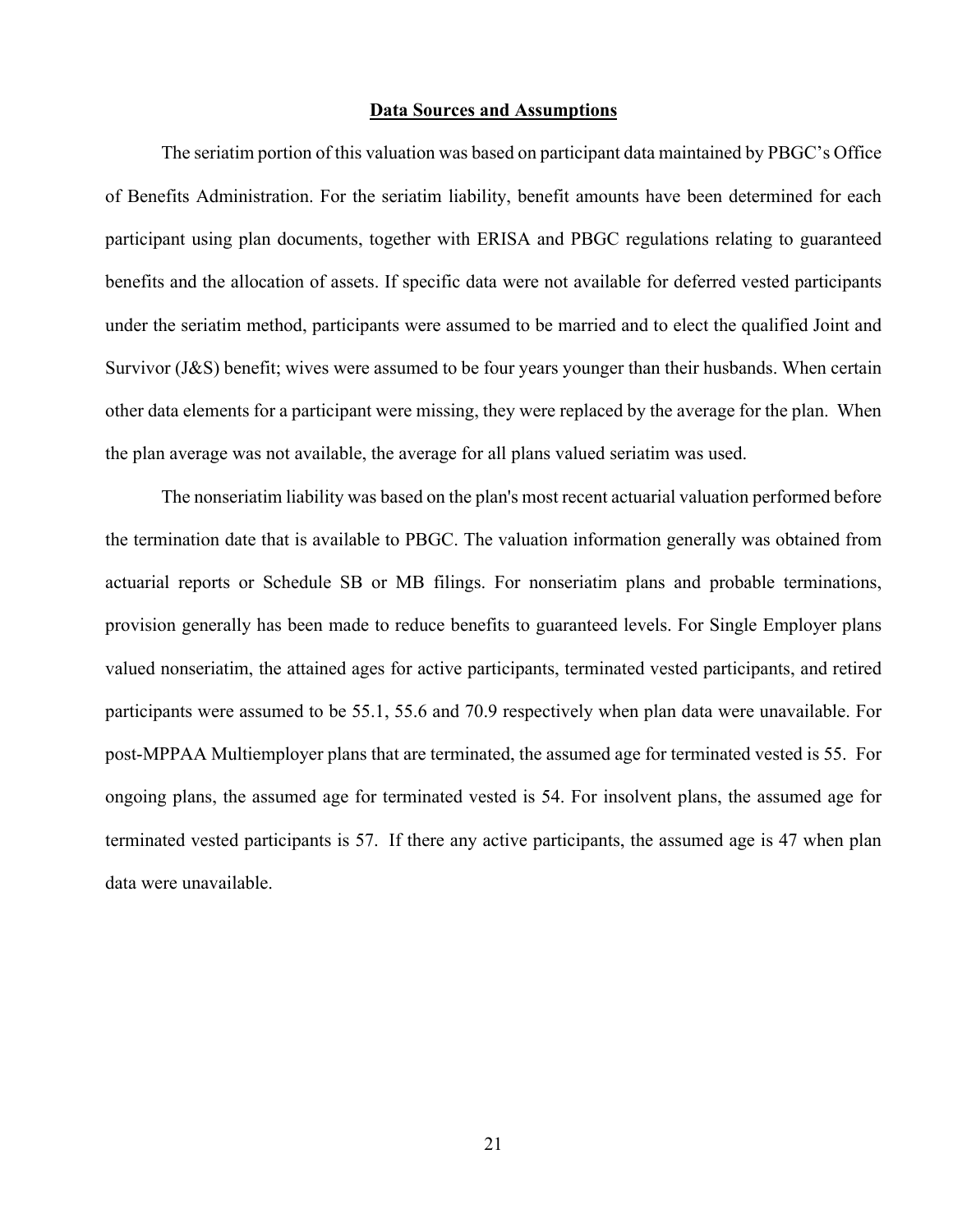### **Valuation Statistics**

The FY 2021 valuation for the single-employer program included approximately 1,502,000 participants owed future payments in terminated plans as of September 30, 2021. For the multiemployer program, the FY 2021 valuation included, as of September 30, 2021, 15 participants in terminated pre-MPPAA plans and approximately 72,000 participants in post-MPPAA plans currently receiving financial assistance and 65,000 participants in post-MPPAA plans expected to receive financial assistance. Of these, about 967,000 participants from terminated single employer plans and 8 participants from terminated multiemployer plans were receiving benefits from PBGC at fiscal year-end.

The average monthly benefit paid by PBGC for participants in pay status during FY 2021 was \$548 (including supplemental benefits) for the single employer program and \$101 for the multiemployer program in the ten pre-MPPAA plans.

Tables 3 through 6 summarize the detailed results of the seriatim and nonseriatim valuations for both the single-employer and multiemployer programs.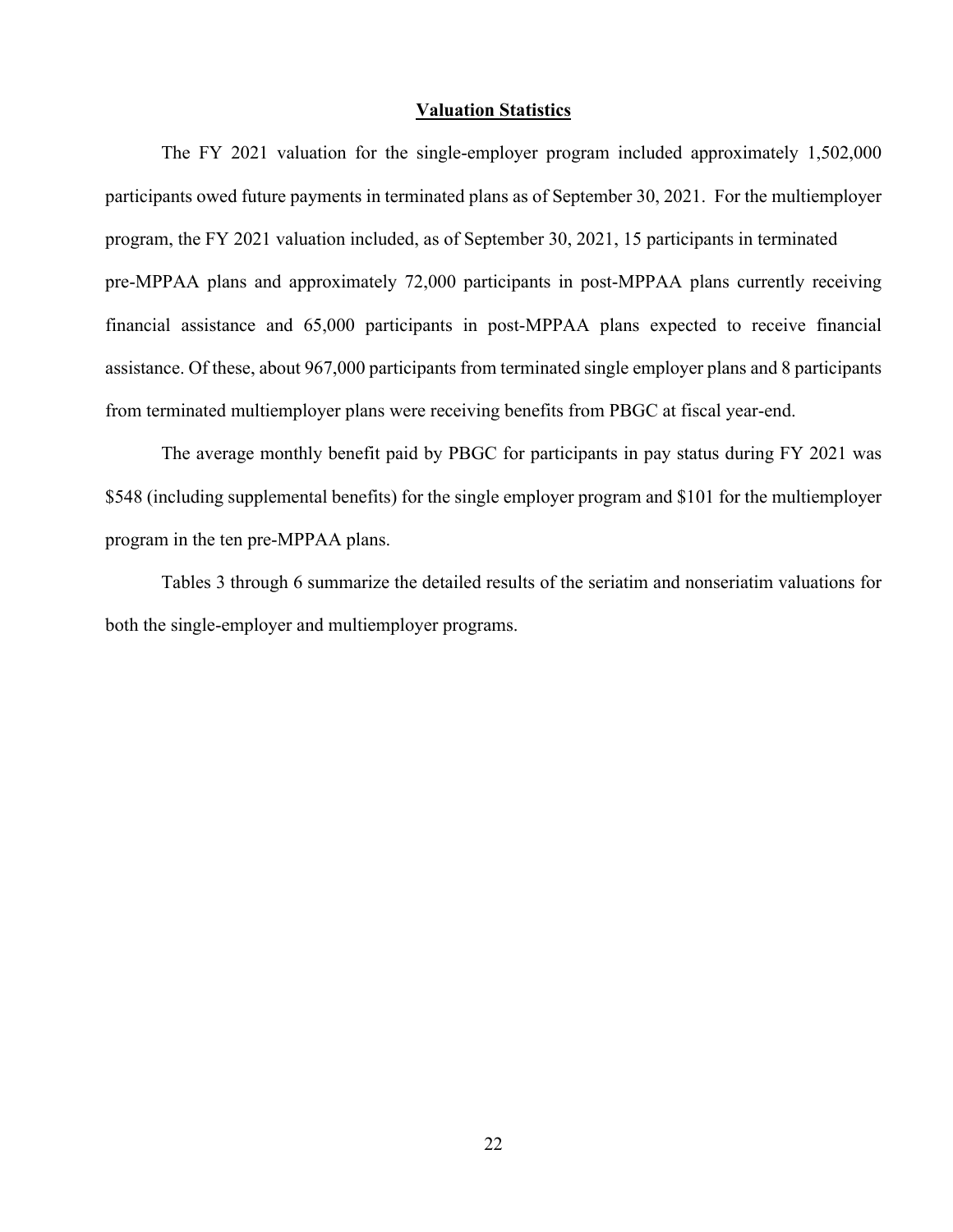# **Table 3: Liability for Pay-Status Recipients in "Seriatim at FYE" Method**

|              |                                      |                               | Single-Employer                               |                         |                         |                                    | Multiemployer                 |                         |                         |
|--------------|--------------------------------------|-------------------------------|-----------------------------------------------|-------------------------|-------------------------|------------------------------------|-------------------------------|-------------------------|-------------------------|
| Age          | Number of<br>Benefit<br>Recipients** | Average<br>Monthly<br>Benefit | Average<br>Supplemental<br>Monthly<br>Benefit | Liability<br>(Millions) | Percent of<br>Liability | Number of<br>Benefit<br>Recipients | Average<br>Monthly<br>Benefit | Liability<br>(Millions) | Percent of<br>Liability |
| Under 50     | 1,710                                | \$130                         | \$212                                         | \$85                    | $*0/0$                  | $\theta$                           |                               | \$0                     | $0\%$                   |
| 50-54        | 1,341                                | 212                           | 281                                           | 81                      | $*9/0$                  | $\mathbf{0}$                       |                               | $\mathbf{0}$            | $\mathbf{0}$            |
| 55-59        | 11,781                               | 338                           | 101                                           | 1,034                   | 2%                      | $\mathbf{0}$                       |                               | $\mathbf{0}$            | $\mathbf{0}$            |
| 60-64        | 43,814                               | 393                           | 85                                            | 3,971                   | 7%                      | $\theta$                           |                               | $\mathbf{0}$            | $\mathbf{0}$            |
| 65-69        | 126,076                              | 498                           | 158                                           | 12,685                  | 24%                     | $\mathbf{0}$                       |                               | $\mathbf{0}$            | $\mathbf{0}$            |
| 70-74        | 162,120                              | 520                           | 283                                           | 14,143                  | 27%                     | $\mathbf{0}$                       |                               | $\boldsymbol{0}$        | $\boldsymbol{0}$        |
| 75-79        | 148,646                              | 556                           | 335                                           | 11,165                  | 21%                     | $\mathbf{0}$                       |                               | $\boldsymbol{0}$        | $0\%$                   |
| 80-84        | 107,855                              | 585                           | 198                                           | 6,455                   | 12%                     | $\mathbf{0}$                       |                               | $\boldsymbol{0}$        | $0\%$                   |
| 85-89        | 68,608                               | 550                           | 26                                            | 2,835                   | $5\%$                   | $\overline{2}$                     | 100                           | *                       | 40%                     |
| Over 89      | 45,559                               | 436                           | 125                                           | 1,011                   | 2%                      | 6                                  | 101                           | $\ast$                  | 60%                     |
| <b>TOTAL</b> | 717,510                              | \$519                         | \$126                                         | \$53,465                | 100%                    | 8                                  | \$101                         | *                       | 100%                    |

Notes:

\*Liability is less than \$500,000.

Not all recipients are receiving supplemental benefits. Missing Participants Program liabilities and adjustments are not included. Numbers may not add up due to rounding.

# **Table 4: Liability for Deferred Participants in "Seriatim at FYE" Method**

|              |                                   | Single-Employer               |                                               |                         |                         |                                    | Multiemployer                 |                         |                         |
|--------------|-----------------------------------|-------------------------------|-----------------------------------------------|-------------------------|-------------------------|------------------------------------|-------------------------------|-------------------------|-------------------------|
| Age          | Number of Benefit<br>Recipients** | Average<br>Monthly<br>Benefit | Average<br>Supplemental<br>Monthly<br>Benefit | Liability<br>(Millions) | Percent of<br>Liability | Number of<br>Benefit<br>Recipients | Average<br>Monthly<br>Benefit | Liability<br>(Millions) | Percent of<br>Liability |
| Under 40     | 362                               | \$255                         | \$0                                           | \$13                    | 0%                      | $\mathbf{0}$                       | ۰                             | \$0                     | $0\%$                   |
| 40-44        | 4,381                             | 227                           | $\mathbf{0}$                                  | 166                     | 1%                      | $\theta$                           |                               | $\mathbf{0}$            | $\theta$                |
| 45-49        | 16,166                            | 234                           | 66                                            | 708                     | 3%                      | $\theta$                           |                               | $\mathbf{0}$            | 0                       |
| 50-54        | 40,024                            | 278                           | 107                                           | 2,402                   | 11%                     | $\mathbf{0}$                       |                               | $\boldsymbol{0}$        | $\bf{0}$                |
| 55-59        | 70,794                            | 336                           | 137                                           | 5,923                   | 27%                     | $\theta$                           |                               | $\mathbf{0}$            | $\bf{0}$                |
| 60-64        | 78,107                            | 395                           | 129                                           | 8,809                   | 39%                     | $\Omega$                           |                               | $\mathbf{0}$            | $\theta$                |
| Over 64      | 33,556                            | 355                           | 120                                           | 3,689                   | 17%                     | $\theta$                           |                               | $\mathbf{0}$            | $\theta$                |
| Other**      | 72,875                            | - -                           | $ -$                                          | 494                     | 2%                      |                                    |                               | $\ast$                  | 100%                    |
| <b>TOTAL</b> | 316,265                           | \$339                         | \$123                                         | \$22,204                | 100%                    |                                    |                               | $S^*$                   | 100%                    |

Notes

\*Liability is less than \$500,000.

\*\* "Other" includes unlocatable participants and participants scheduled at year end for lump sum payments.

Missing Participants Program liabilities and adjustments are not included.

Numbers may not add up to totals due to rounding.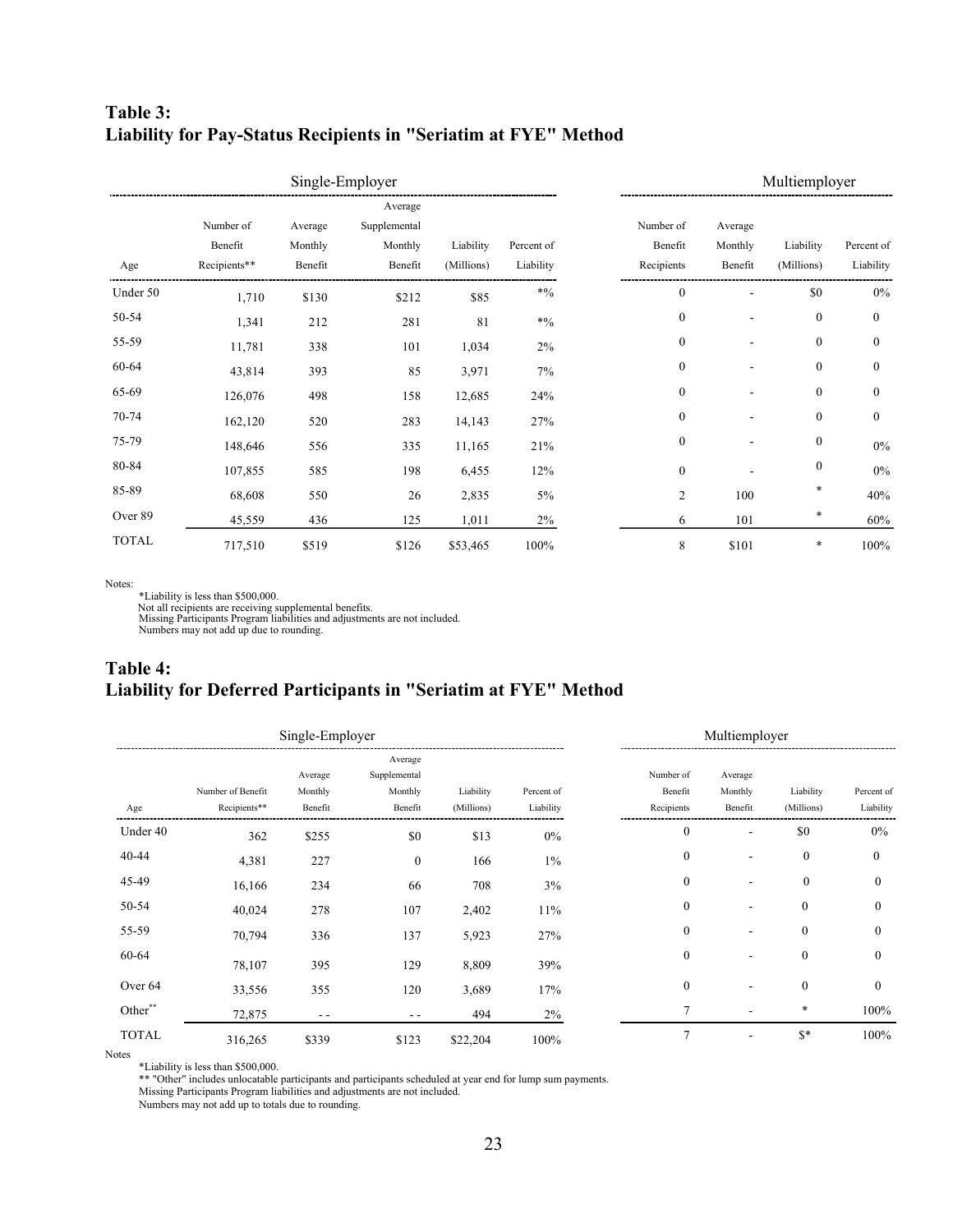## **Table 5: Seriatim at DOPT and Nonseriatim Liability**

|          | <b>Plans with Final DOPT Benefits</b> |                                           |                         |  |  |  |  |  |  |
|----------|---------------------------------------|-------------------------------------------|-------------------------|--|--|--|--|--|--|
|          | Number of<br>Plans                    | Liability<br>(millions)                   | Percent of<br>Liability |  |  |  |  |  |  |
| A. Large | 73                                    | \$17,203                                  | 46.9%                   |  |  |  |  |  |  |
| B. Other | 83                                    | \$196                                     | 0.5%                    |  |  |  |  |  |  |
| Subtotal | 156                                   | \$17,399                                  | 47.4%                   |  |  |  |  |  |  |
|          |                                       | <b>Plans with Non-Final DOPT Benefits</b> |                         |  |  |  |  |  |  |
|          | Number of<br>Plans                    | Liability<br>(millions)                   | Percent of<br>Liability |  |  |  |  |  |  |
| A. Large | 89                                    | \$18,728                                  | 51.1%                   |  |  |  |  |  |  |
| B. Other | <u>139</u>                            | \$340                                     | 0.9%                    |  |  |  |  |  |  |
| Subtotal | 228                                   | \$19,068                                  | 52.0%                   |  |  |  |  |  |  |
|          |                                       | <b>Probable Plans</b>                     |                         |  |  |  |  |  |  |
|          | Number of<br>Plans                    | Liability<br>(millions)                   | Percent of<br>Liability |  |  |  |  |  |  |
| A. Large | 1                                     | \$228                                     | $0.6\%$                 |  |  |  |  |  |  |
| B. Other | $\boldsymbol{0}$                      | \$0                                       | $0.0\%$                 |  |  |  |  |  |  |
| Subtotal | $\mathbf{1}$                          | \$228                                     | 0.6%                    |  |  |  |  |  |  |
|          |                                       |                                           |                         |  |  |  |  |  |  |
| Total    | 385                                   | \$36,695                                  | 100.0%                  |  |  |  |  |  |  |

#### Notes:

- 1) Numbers may not add up to totals due to rounding.
- 2) Large Final DOPT benefits refer to those benefits that PBGC has determined and valued seriatim as of DOPT for the plan. Non-Final DOPT benefits are estimates of these final DOPT benefits.
- 3) Large plans in this table are those whose present value of Title IV benefits as of DOPT equals or exceeds \$10 million.
- 4) The liability shown in this table does not include the liability for settlements.
- 5) The liability for Probable Plans is shown as a gross amount (i.e., plan assets and collections on employer liabilities are not subtracted from the benefit liabilities). Also, the liability does not include the liability for not-yet-identified probable terminations.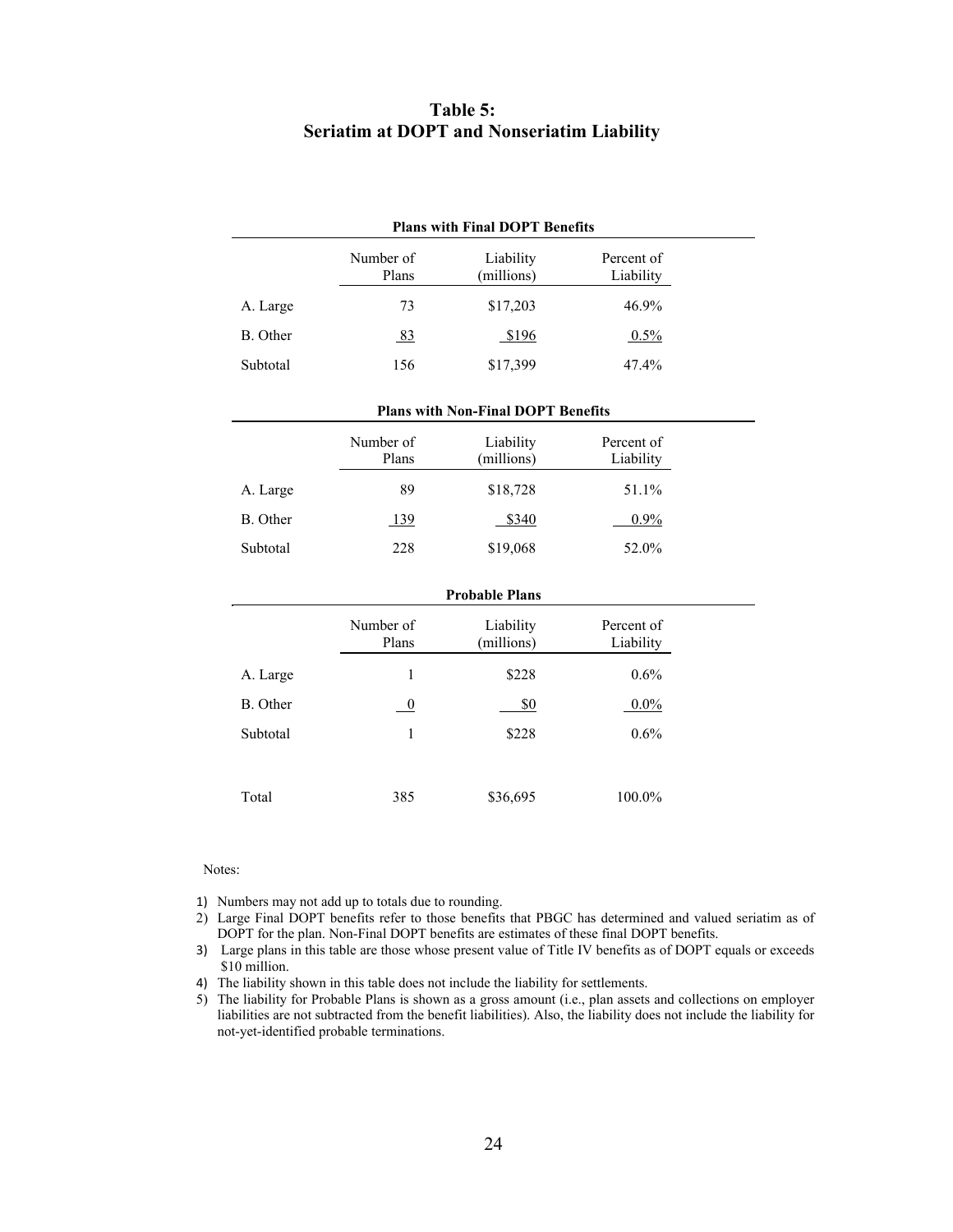# **Table 6A: Distribution of Single-Employer Liability (including 4022(c)) by Trusteeship Status, Recipient Status, and Valuation Method (Dollars in millions)**

| <b>Recipient Status</b>                 | Seriatim/<br><b>Missing</b><br><b>Participants</b> | Nonseriatim/<br><b>Collins</b> | <b>Total</b><br><b>Terminated</b><br>Liability | Probables/<br><b>IBNR</b> | <b>Total</b><br><b>Liability</b> | Percent<br>of Total<br>Liability |
|-----------------------------------------|----------------------------------------------------|--------------------------------|------------------------------------------------|---------------------------|----------------------------------|----------------------------------|
| <b>Receiving Payments</b>               |                                                    |                                |                                                |                           |                                  |                                  |
| Trusteed                                | \$53,512                                           | \$19,540                       | \$73,052                                       | \$0                       | \$73,052                         | 64.8%                            |
| Pending Trusteeship                     | 3                                                  | 2,036                          | 2,039                                          | 127                       | 2,166                            | $1.9\%$                          |
| Total                                   | \$53,515                                           | \$21,576                       | \$75,091                                       | \$127                     | \$75,218                         | 66.7%                            |
| <b>Not Receiving</b><br><b>Payments</b> |                                                    |                                |                                                |                           |                                  |                                  |
| Trusteed                                | \$22,470                                           | \$13,273                       | \$35,743                                       | \$0                       | \$35,743                         | 31.7%                            |
| Pending Trusteeship                     | $\overline{0}$                                     | 1,635                          | 1,635                                          | 220                       | 1,855                            | $1.6\%$                          |
| Total                                   | \$22,470                                           | \$14,908                       | \$37,378                                       | \$220                     | \$37,598                         | 33.3%                            |
| <b>All Payment</b><br><b>Statuses</b>   |                                                    |                                |                                                |                           |                                  |                                  |
| Trusteed                                | \$75,982                                           | \$32,813                       | \$108,795                                      | \$0                       | \$108,795                        | 96.5%                            |
| Pending Trusteeship<br>Total            | $\frac{3}{2}$<br>\$75,985                          | 3,671<br>\$36,484              | 3,674<br>\$112,469                             | 347<br>\$347              | 4,021<br>\$112,816               | $3.5\%$<br>100.0%                |
| Percent of<br>Terminated                | 67.6%                                              | 32.4%                          | 100.0%                                         |                           |                                  |                                  |
| Percent of Total                        | 67.4%                                              | 32.3%                          | 99.7%                                          | 0.3%                      | 100%                             |                                  |

Notes:

 $\overline{a}$ 

- 1) Recipient status for Seriatim and Missing Participants liabilities refers to status as of 09/30/2021. For Nonseriatim and Probable liabilities, recipient status refers to the status as of the most recent actuarial valuation report (date of plan termination if benefits are "final"). The term "final" is defined in the notes to Table 5.
- 2) The Probable liabilities are shown as gross amounts (i.e., plan assets and collections on employer liabilities are not subtracted from the liability for benefits).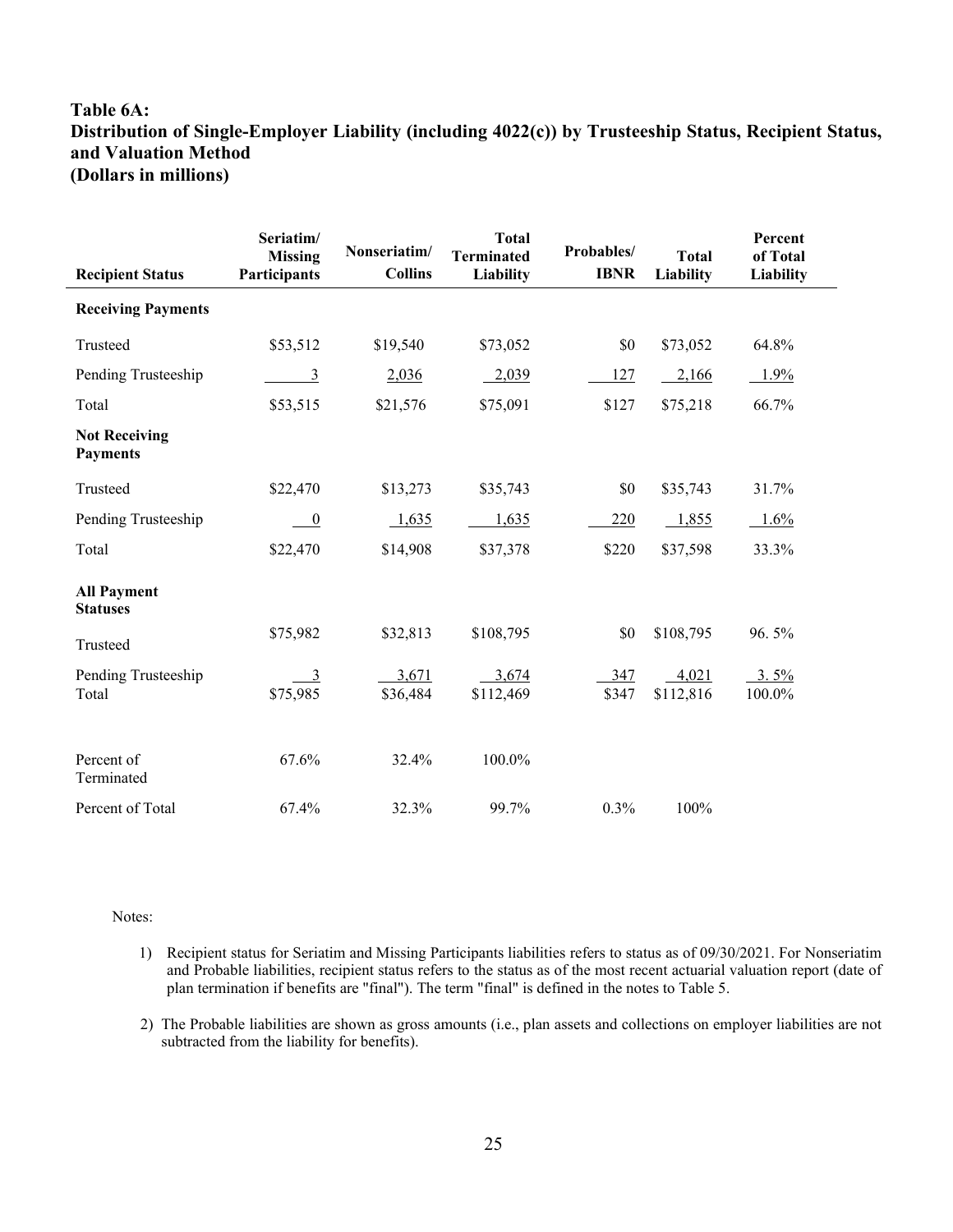# **Table 6B: Distribution of Single Employer Participants (including 4022(c)) by Trusteeship Status, Recipient Status, and Valuation Method (Participants in thousands)**

| <b>Recipient Status</b>                 | Seriatim/<br><b>Missing</b><br>Participants | Nonseriatim     | <b>Total</b><br><b>Terminated</b><br>Participants | <b>Probables</b> | <b>Total</b><br>Participants | Percent<br>of Total<br>Participants * |
|-----------------------------------------|---------------------------------------------|-----------------|---------------------------------------------------|------------------|------------------------------|---------------------------------------|
| <b>Receiving Payments</b>               |                                             |                 |                                                   |                  |                              |                                       |
| Trusteed                                | 718                                         | 204             | 922                                               | $\boldsymbol{0}$ | 922                          | 61.2%                                 |
| Pending Trusteeship                     | $\overline{\phantom{0}0}$                   | $-22$           | 22                                                | $\overline{-2}$  | 24                           | 1.6%                                  |
| Total                                   | 718                                         | 226             | 944                                               | $\overline{2}$   | 946                          | 62.8%                                 |
| <b>Not Receiving</b><br><b>Payments</b> |                                             |                 |                                                   |                  |                              |                                       |
| Trusteed                                | 353                                         | 187             | 540                                               | $\boldsymbol{0}$ | 540                          | 35.9%                                 |
| Pending Trusteeship                     | $\underline{\phantom{0}}$                   | $-18$           | 18                                                | - 1              | 19                           | 1.3%                                  |
| Total                                   | 353                                         | 205             | 558                                               | $\mathbf{1}$     | 559                          | 37.2%                                 |
| <b>All Payment Statuses</b>             |                                             |                 |                                                   |                  |                              |                                       |
| Trusteed                                | 1,071                                       | 391             | 1,462                                             | $\boldsymbol{0}$ | 1,462                        | 97.1%                                 |
| Pending Trusteeship                     | $\overline{0}$                              | $\overline{40}$ | $-40$                                             | $\overline{3}$   | $\frac{43}{2}$               | 2.9%                                  |
| Total                                   | 1,071                                       | 431             | 1,502                                             | 3                | 1,505                        | 100.0%                                |
|                                         |                                             |                 |                                                   |                  |                              |                                       |
| Percent of Terminated                   | 71.3%                                       | 28.7%           | 100.0%                                            |                  |                              |                                       |
| Percent of Total                        | 71.2%                                       | 28.6%           | 99.8%                                             | 0.2%             | 100.0%                       |                                       |

Notes:

- 1) Recipient status for Seriatim and Missing Participants liabilities refers to status as of 9/30/21. For Nonseriatim and Probable liabilities, recipient status refers to the status as of the most recent actuarial valuation report (date of plan termination if benefits are "final"). The term "final" is defined in the notes to Table 5.
- 2) Participant counts for IBNR and Collins are not included.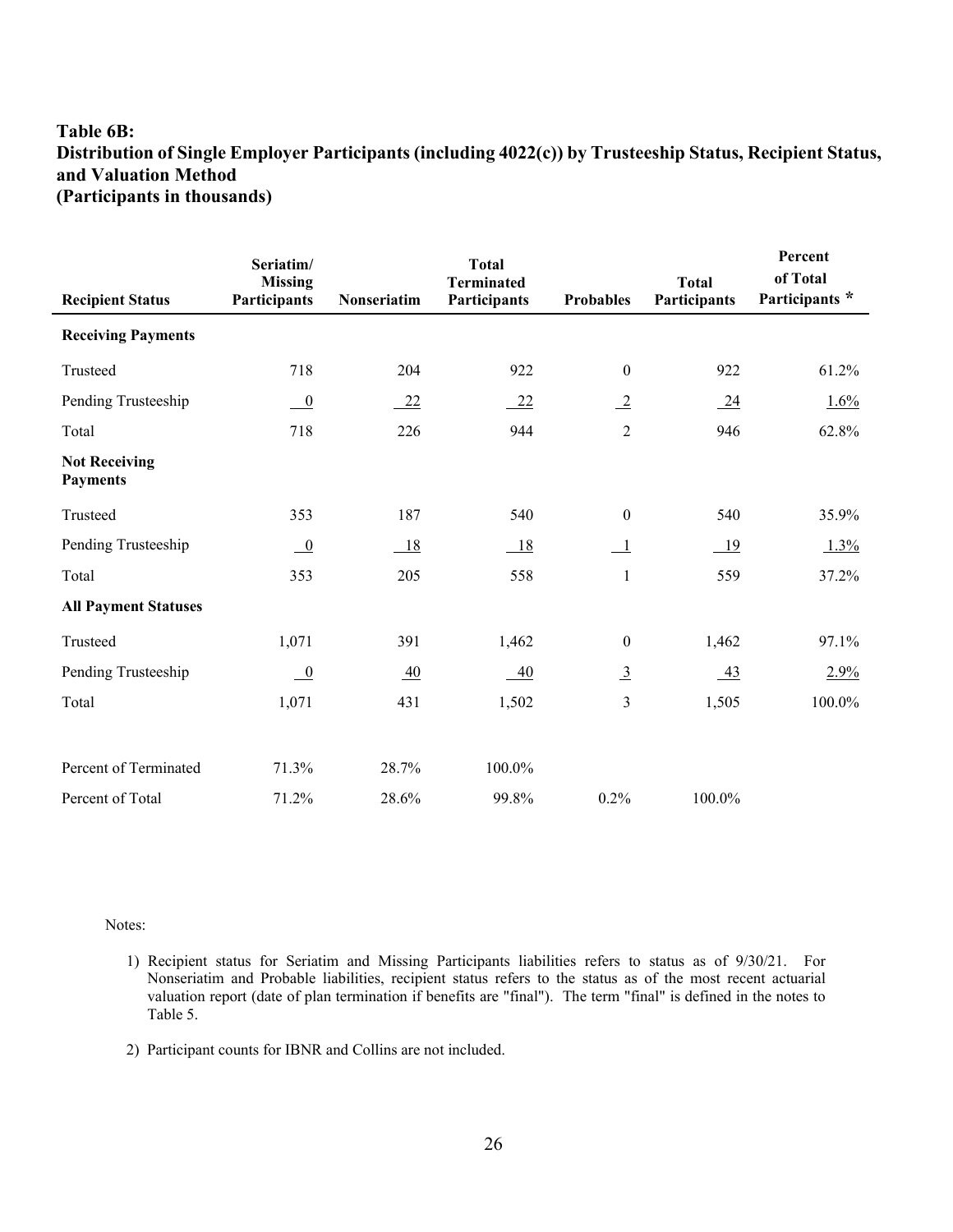## **Reconciliation of Results**

Table 7 reconciles the September 30, 2021 valuation with the September 30, 2020 valuation. It shows that the \$9,215 million decrease in the liability for the Single Employer program was the net effect of:

- (1) decreased liability from change in interest factors =  $(\$5,283)$  million
- (2) actual benefit payments =  $(\$6,440)$  million
- (3) decreased liability for probable plans = (\$83) million
- (4) change in mortality assumptions  $=$  (\$810) million
- (5) new plan terminations as of the beginning of the year =  $$5,520$  million
- (6) expected interest on liability =  $$762$  million
- (7) other changes =  $(\$2,881)$  million.

The Multiemployer columns reconcile the liability for the post-MPPAA financial assistance to insolvent plans. The liability for the pre-MPPAA terminated plans in FY21 is less than \$500,000 and not included or shown in this table.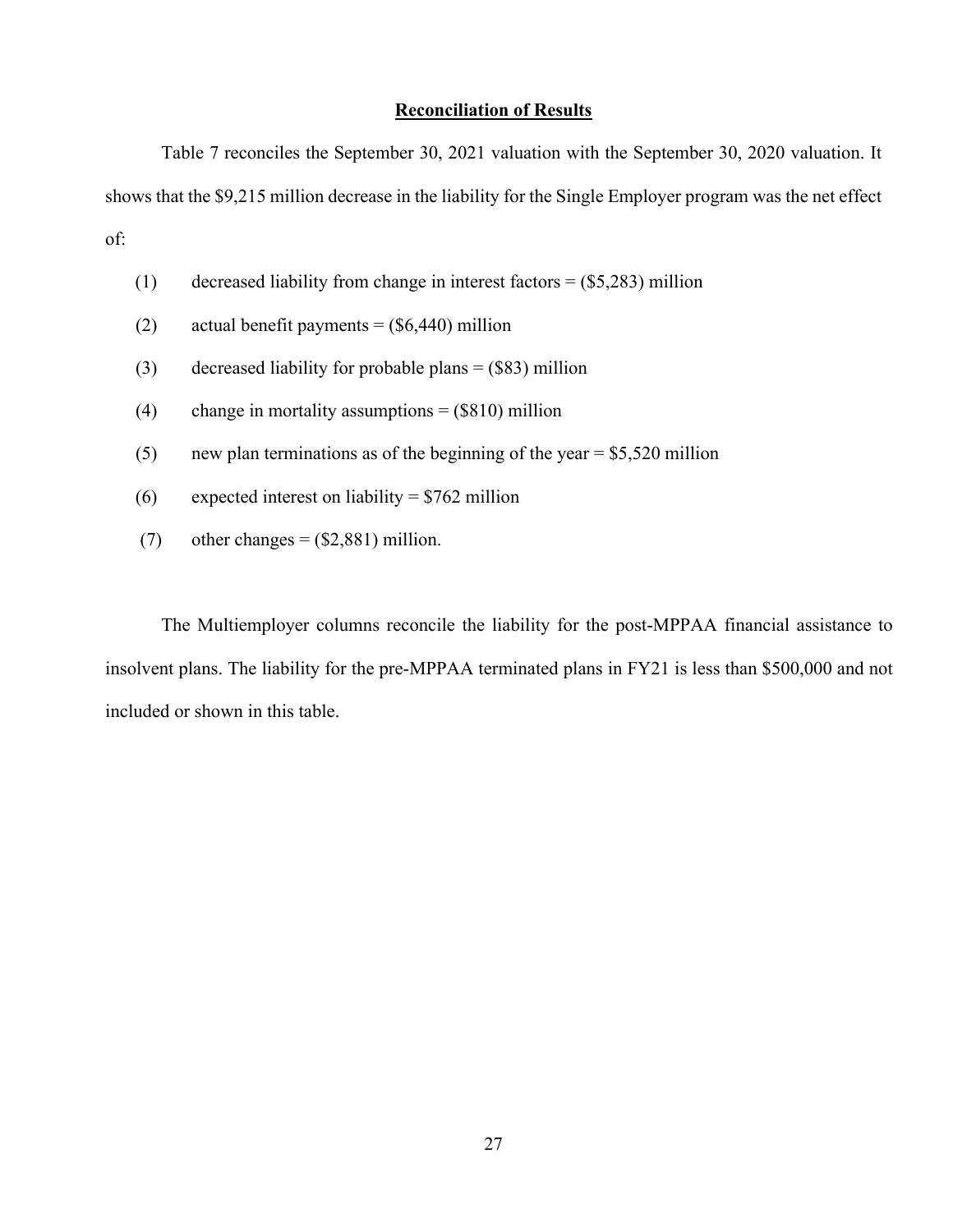# **Table 7: Reconciliation of the Present Value of Future Benefits** (dollars in millions)

|                                                                                                                                                                                                                                                                                                                                                                                                                                      | <b>Total Single</b><br>Employer                                    | Post-MPPAA<br>Multiemployer                                   |
|--------------------------------------------------------------------------------------------------------------------------------------------------------------------------------------------------------------------------------------------------------------------------------------------------------------------------------------------------------------------------------------------------------------------------------------|--------------------------------------------------------------------|---------------------------------------------------------------|
| 1. Liability at BOY (9/30/20)<br>Present Value of Future Benefits for all Plans<br>(a)<br>Liability for Probable Plans (gross liability including unreported)<br>(b)<br>Liability for Unreported Terminated Plans and other settlements<br>(c)<br>9/30/20 Liability for Terminated Plans $(a + b + c)$<br>(d)                                                                                                                        | \$122,031<br>(430)<br>(17)<br>\$121,585                            | \$66,865<br>(63, 871)<br>$\Omega$<br>\$2,994                  |
| 2. Change in Valuation Software<br>Effect on Liability as of DOPT<br>(a)<br>Projection of (a) from DOPT to BOY + post-DOPT changes<br>(b)<br>Total $(a + b)$<br>(c)                                                                                                                                                                                                                                                                  | \$4<br>(6)<br>$($ \$2)                                             | \$0<br>$\theta$<br>\$0                                        |
| 3. Net New Plans and Missing Participant Liability<br>New Missing Participant Liability<br>(a)<br>New Termination Inventory as of DOPT<br>(b)<br>Deletions as of DOPT<br>(c)<br>Projection of $(b + c)$ from DOPT to BOY<br>(d)<br>Total $(a + b + c + d)$<br>(e)                                                                                                                                                                    | \$205<br>5,163<br>(35)<br>391<br>\$5,726                           | \$0<br>74<br>(18)<br>$\overline{0}$<br>\$56                   |
| 4. Nonseriatim Data Changes and Effect of DOPT Seriatim Valuation<br>Effect on Liability at DOPT<br>(a)<br>Projection of (a) from DOPT to BOY<br>(b)<br>Total $(a + b)$<br>(c)                                                                                                                                                                                                                                                       | \$58<br>(17)<br>\$41                                               | (S6)<br>(1,206)<br>(\$1,212)                                  |
| 5. Actuarial Charges/Credits<br><b>Expected Interest</b><br>(a)<br>Change in Interest Factors<br>(b)<br>Change in Mortality Assumption<br>(c)<br>Change in Method (Current Year: Seriatim at DOPT to Seriatim at FYE)<br>(d)<br>Effect of Experience*<br>(e)<br>Change in Other Assumptions (Expense, SPARR, PBGCC STD Rates)<br>(f)<br>Total $(a + b + c + d + e + f)$<br>(g)                                                       | \$762<br>(5,283)<br>(810)<br>205<br>(80)<br>(2,997)<br>$(\$8,203)$ | \$11<br>(46)<br>(110)<br>$\theta$<br>(17)<br>(17)<br>( \$178) |
| 6. Expected Expense Payments                                                                                                                                                                                                                                                                                                                                                                                                         | (\$255)                                                            | \$0                                                           |
| 7. Actual Benefit Payments                                                                                                                                                                                                                                                                                                                                                                                                           | $(\$6,440)$                                                        | (\$114)                                                       |
| 8. Liabilities at End of Period (9/30/21)<br>(a) Liability for all Terminated Plans<br>$= (1d) + (2c) + (3e) + (4c) + (5g) + (6) + (7)$<br>Liability for Unreported Terminated Plans and other settlements<br>(b)<br>Liability for all Terminated Plans $(a + b)$<br>(c)<br>Liability for Probable Plans (gross liability including unreported) **<br>(d)<br>$9/30/21$ Present Value of Future Benefits for all Plans (c + d)<br>(e) | \$112,451<br>17<br>112,469<br>347<br>\$112,816                     | \$1,545<br>1,545<br>1,472<br>\$3,017                          |

\* Includes change from expected benefits \$6,833 million to actual benefits \$6,440 million in Total Single Employer. Includes change from expected benefits \$132 million to actual benefits \$114 million in Post-MPPAA Multiemployer. Actual does not include payments made by employers. Numbers may not add up due to rounding

\*\* Includes \$119 million for not yet identified probable terminations.

Financial statements show a probables liability of \$347 million, less assets of \$93 million, for a net claim of \$254 million. Includes \$171 million for small reserves Post-MPPAA Multiemployer plans. Numbers may not add up due to rounding.